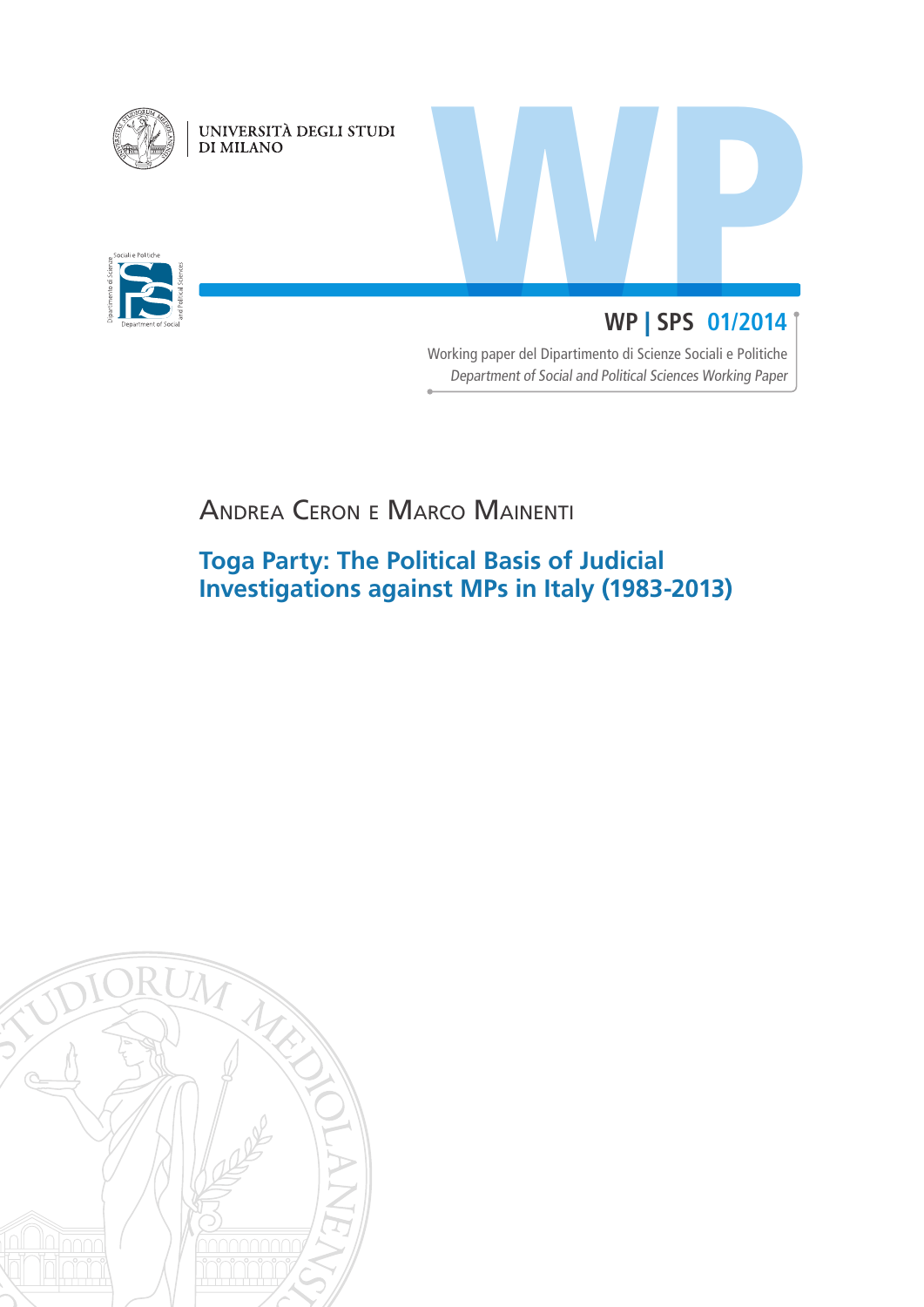### **Toga Party: The Political Basis of Judicial Investigations against MPs in Italy (1983-2013)<sup>1</sup>**

21 January 2014 Andrea Ceron (University of Milan) - andrea.ceron@unimi.it Marco Mainenti (University of Milan) - marco.mainenti@unimi.it

*Although judicial behaviour does not on rely only on political reasons, scholars agree that political affiliation usually affects judicial decision-making. Unlike most studies, this work shows the impact of political affiliation where judicial career does not depend neither on the preferences of political institutions nor on competitive elections. Focusing on the investigations of Italian trial courts against MPs from 1983 to 2013 and estimating the political orientations according to the support to the different factions within the National Judiciary Association, we find that political affiliation plays a relevant role in the activity of courts. As the share of leftist prosecutors increases, courts proceed more against the parties that stand on the right side of the political spectrum. On the contrary, where the members of courts are closer to right-wing positions, they are less prone to investigate moderate or rightist parties.* 

### **Introduction**

To what extent does the partisan affiliation affect judicial behaviour? It is well established that courts are political institutions composed by individuals with contrasting ideological preferences. In particular, despite judicial behaviour does not rely exclusively on political reasons (e.g. Baum 1994; 1997; Posner 2008; Epstein and Knight 2013; Epstein et al. 2013), scholars point out that partisan affiliation may considerable affect judges' decisions (Nagel 1961; Tate 1981; Songer 1982; Songer and Davis 1990; George and Epstein 1992; Brace and Hall 1997; Humpries and Songer 1999; Kulik et al. 2003; Sunstein 2006; Clark 2009; Kastellec 2011; Garoupa et al. 2012; 2013).

However, most of studies focus on members of judiciary appointed by political institutions or through competitive elections. In other words, the literature emphasizes the effects of partisan

<sup>&</sup>lt;sup>1</sup> Earlier versions of this work were presented at EPSA annual meeting, Barcelona 20-22 June 2013 and SISP annual conference, Florence 12-14 September 2013. We would like to thank Yoshi Kobayashi, Jim Newell, Veronica Grembi, Raffaele Asquer, Fabio Franchino, Luigi Curini, Chris Hanretty, Federica Genovese, Chiara Superti, Cristina Dallara, Guido De Blasio, and Tommaso Nannicini for helpful comments and suggestions.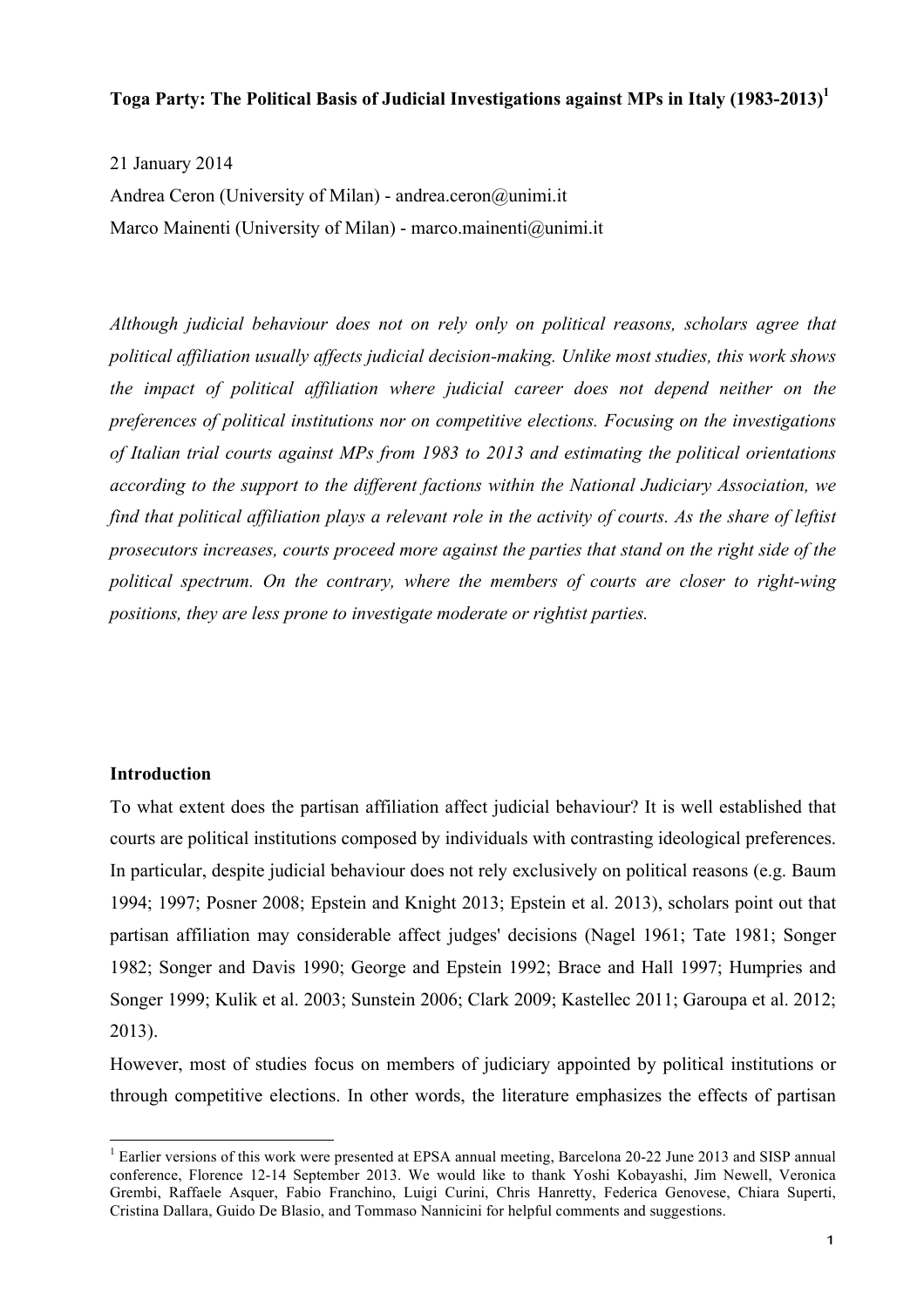affiliation in political systems where judges have incentives to align with a political party and behave according to its preferences in order to be reappointed or maintain their positions. On the contrary, scholars have paid poor attention to systems where judicial career is independent from on electoral and political institutions. Does partisan affiliation matter also in this case or its overall impact on judicial behaviour is negligible? The present contribution fills this gap in the literature and shows that political affiliation has a significant impact even where judicial career does not dependent neither on the preferences of executive and legislative institutions nor on democratic elections.

We focus on trial courts in Italy, where judges and public prosecutors are selected through exams and political institutions are not involved in the process of appointment and re-appointment (Guarnieri 1992; 2004; 2011). Nevertheless, members of judiciary are strongly politicized and they are usually divided in factions, whose alignment reflects the traditional left-right conflict within the Italian society (Freddi 1987; Guarnieri 1992; Morisi 1999; Della Porta 2001). Although judicial career is formally independent from politics, as ideological divisions play a crucial role within judiciary, judges and public prosecutors may have interests to align with a faction in order to increase their chances to go up the judicial ladder or alternatively to jump into politics. In addition, we argue that they are willing to behave according to their partisan affiliation in order to further boost their opportunities to reach high-rank positions within judiciary or politics.

Estimating the political affiliations within the judiciary on the basis of the strength of the rival factions within the National Judiciary Association, we find that partisan affiliation has significantly affected the investigations against the Members of the Chamber of Deputies charged with crimes against public administration between 1983 and 2013. Where the share of leftist prosecutors increases, courts tends to proceed more against parties that stand on the right side of the political spectrum, while if the members of courts are closer to right-wing positions, they are less prone to investigate members of moderate or rightist parties. These results hold controlling for other relevant factors, such as the conflict within the Parliament, the relations between Parliament and judiciary, the degree of government alternation, the expected level of corruption within each party, or the institutional changes occurred in Italy after 1993.

In the next section we look at the relationship between mechanisms of appointment and political affiliation. Then we examine the features of the Italian case and we present our arguments about the effect of partisan affiliation on the investigations against the members of the Parliament. Hence, we describe the data and the operationalization of the variables. Finally, we show the results and collect the main findings.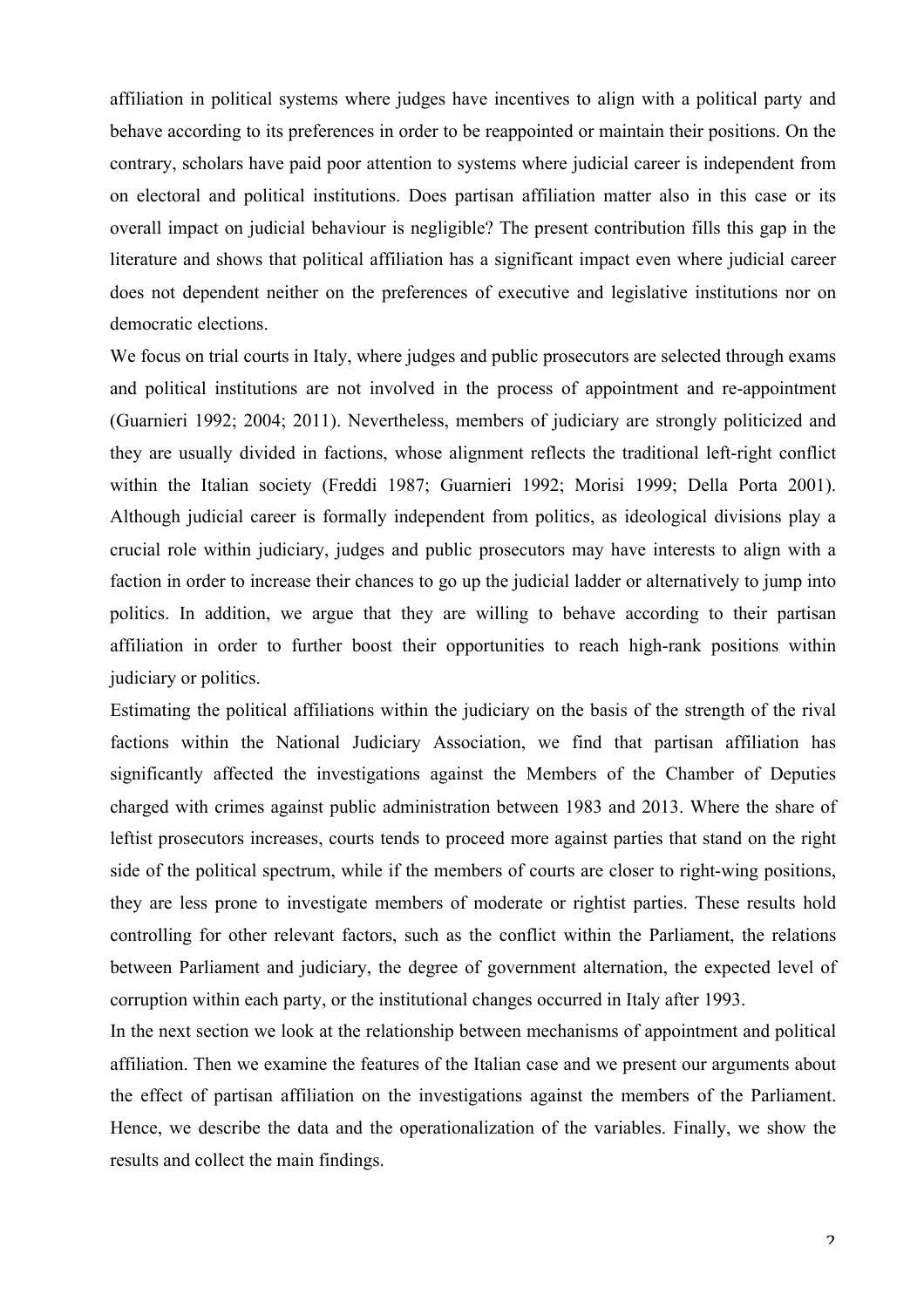### **1. Judicial behaviour and mechanisms of appointment**

Judicial behaviour reflects multiple motivations, such as making public policy consistent with judges' policy preferences, maximizing court resources and autonomy, winning popularity and respect in the legal community, and maintaining the current judicial positions or to be promoted to an higher court (e.g.; Baum 1994; 1997; Posner 2008; Epstein and Knight 2013; Epstein et al. 2013). These are dominant goals that judges can reach according to the institutional arrangement and their personal attributes. As a result, judicial behaviour is influenced, for instance, by the relationship with executive and legislative institutions (Segal 1997; Vanberg 2001; Ferejohn et al.2004; Clark 2009; Carrubba and Zorn 2010), the structure of the court (Bonneau et al. 2007; Carrubba et al. 2011; Kastellec 2011) and the personal attributes of judges, such as gender or race (Kulik et al. 2003; Kastellec 2013).

Focusing the attention on personal attributes, scholars seem to agree that political affiliation may considerably affect judicial decision-making. Although judicial behaviour depends also on other factors, many contributions stress that judges' ideological orientations have a relevant impact on their decisions (Nagel 1961; Tate 1981; Songer 1982; Songer and Davis 1990; George and Epstein 1992; Brace and Hall 1997; Humpries and Songer 1999; Kulik et al. 2003; Sunstein 2006; Clark 2009; Kastellec 2011; Garoupa et al. 2012; 2013). Unfortunately, scholars have investigated the relation between political affiliation and judicial behaviour especially in common-law countries where members of judiciary are selected by political institutions or competitive elections. In other words, the literature shows that political affiliation matters in political systems where judges are likely to be interested in aligning with a political party and behave according to its preferences. Indeed, where judicial appointment involves political institutions either directly or indirectly, political affiliation is likely to influence the judicial behaviour. In this case, political parties tend to select those judges that are closer to their positions and judges have incentives to defer to the positions of the ruling parties and retention agents in order to have more changes to be appointed, re-appointed or reach high-rank positions. (Ramseyer and Rasmusen 1997; 2001; Sheperd 2009). Judicial behaviour is strongly affected by political pressures even when judges are selected by competitive elections, especially if they are appointed through partisan elections, where, in addition to raise campaign funds, they need to gain the support of party leaders (Hall 1992; Hansen 1999; Huber and Gordon 2004; Sheperd 2009).

On the contrary, few studies provide empirical evidence about the relation between political affiliation and judicial decisions where judicial career is more independent from executive and legislative institutions. A recent contribution focusing on the Spanish Supreme Court finds that judicial behaviour is influenced by judges' political affiliation despite judicial career is not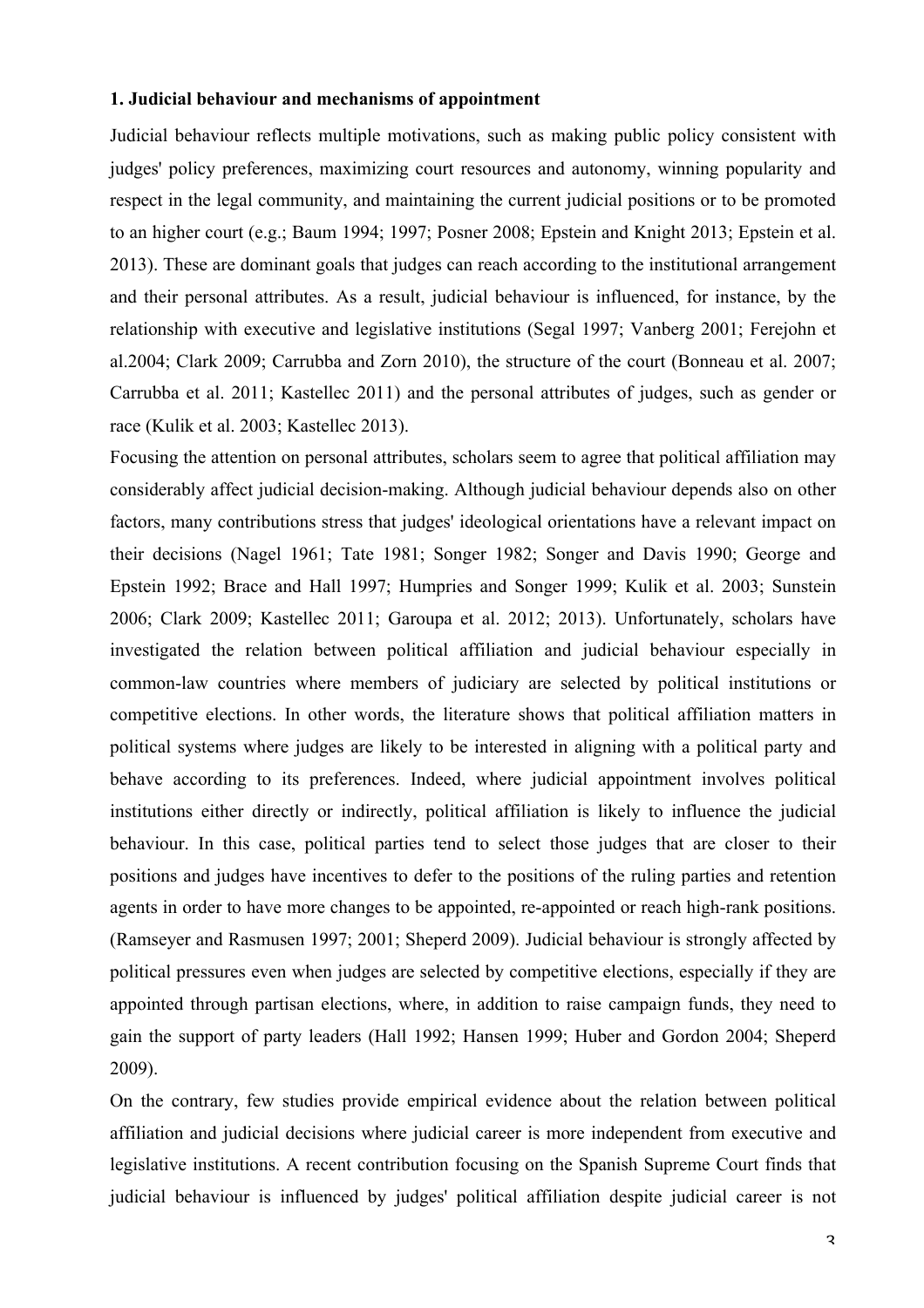directly connected to executive and legislative powers (Garoupa et al. 2012). However, the present work intends to investigate more in depth the relationship between political affiliation and judicial activity decisions where the career within judiciary does not depend at all on political parties and voters. Our work focuses the attention on the activity of trial courts in Italy, which is the country where judiciary enjoys the highest degree of independence (Guarnieri 1992; 2004; 2011)

### **2. Independence and politicization: the judiciary in Italy**

In Italy judges and public prosecutors of trial courts are appointed independently from the preferences of political institutions. They are selected through competitive exams by the Higher Council of the Judiciary (*Consiglio Superiore della Magistratura*) and the procedure of appointment does involve neither the Parliament nor the Ministry of Justice. In brief, judicial career depends only on the internal organization of judiciary: the Higher Council, which is composed mostly by members elected by judges<sup>2</sup>, takes all the decisions concerning recruitment, appointment, promotion<sup>3</sup>, transfer and disciplinary proceeding. This formal independence has consolidated even effectively as, especially from the eighties, the level of collusive practises between judiciary and politicians has progressively decreased (Pizzorno 1992; Della Porta 2001). As a result, unlike the other European civil law countries, Italy constitutes a clear model of judicial self-government (Guarnieri 1992; 2004).

Such independence has roots at the beginning of the democratic experience, when the constituent assembly agreed to consolidate the formal independence of judiciary in order to preserve judges from the preferences of executive power. However, this independence did not prevent judiciary form being influenced by politics. On the contrary, also because of the broad discretionary power of members of judiciary, the judicial independence laid the basis for a strong politicization of Italian judiciary (Guarnieri 1992). Given the essential lack of control by external institutions, judges had the opportunity to interpret their role consistently with their policy preferences, or rather, according to their social and cultural background. Hence, the whole judiciary has reflected the different ideological position within Italian society.

Far from being trivial, the judicial politicization is evident in the divisions within the National Judiciary Association (ANM) (Freddi 1978; Morisi 1999; Della Porta 2001). Since the '60s the ANM is organized like a parliament: it regularly holds congresses and internal elections

<sup>&</sup>lt;sup>2</sup> The Higher Council is composed by twenty-seven members: sixteen are elected by judges, eight are lay members selected by the Parliament from experienced lawyers and university law professor, while the three other members are the President of Republic, and the President and General Prosecutor of the Court of Cassation (Guanrieri 2004: 176-177).<br><sup>3</sup> Promotions are based on seniority and merit, but they rely especially on the former (Guarnieri 1992; 2004).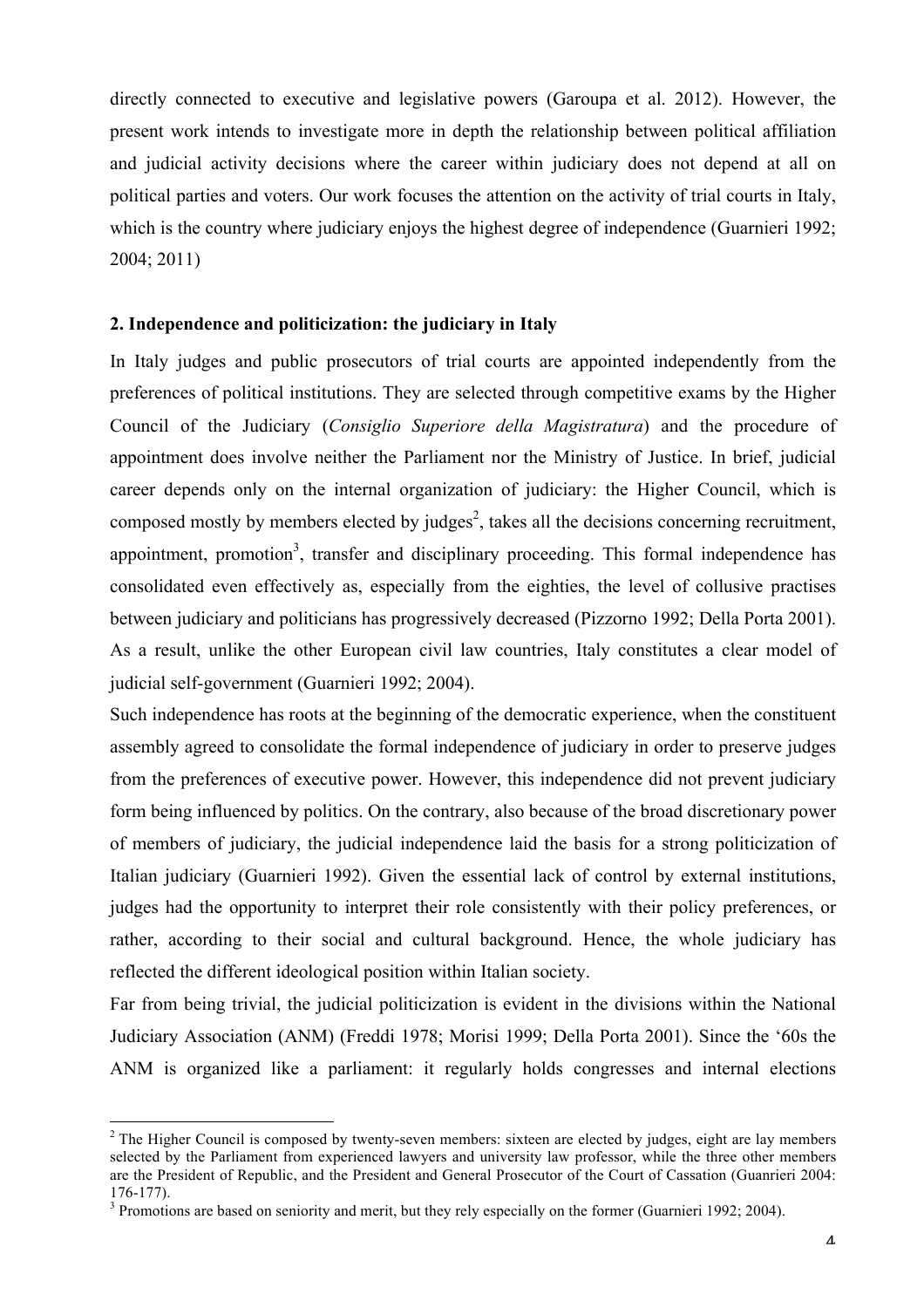contested by teams of candidates that group together creating rival factions and presenting contrasting motions to shape the ideological views and the behaviour of the association. These factions in turn are kind of parties, with their own ideology, conventions, membership card and press (Pepino 2002; Bruti Liberati and Palamara 2009). Throughout the ages we account four main relevant subgroups: *Magistratura Indipendente* (Independent Bench, MI), the most conservative faction; *Magistratura Democratica* (Democratic Bench, MD) and *Movimento per la Giustizia* (Movement for the Justice), the two progressive factions openly linked with the left, which rallied together forming the alliance *Area*; *Unità per la Costituzione* (Unity for the Constitution, UNICOST), the largest subgroup composed by moderate members.<sup>4</sup> Figure 1 reports the percentage of votes gained by ANM factions during the internal elections held every 3 or 4 years between 1980 and 2012. The support of each group has changed over time and no faction gained a plurality of votes permanently.

Figure 1 – Electoral support of the three main ANM factions over time: Unicost (solid line), MI (dotted line), and Area (dashed line)



Source: Personal computation on electoral consultations within ANM.

*Magistratura Indipendente* was the main group throughout the '60s and the '70s while its support declined in the next two decades. The left-wing *Magistratura Democratica* (*Area*) was

<sup>&</sup>lt;sup>4</sup> ANM factions can be aligned along a classical ideological scale. For instance, Magistratura Democratica overtly defines itself as a left-wing group, based on a progressive cultural and political background, prone to support the stakes of underprivileged citizens and to look for a link with left-wing organizations. Conservative factions instead uphold the apolitical nature of the judiciary, even though judges belonging to Magistratura Indipendente were linked to right-wing parties and organizations and this faction share conservative values (Pepino 2002).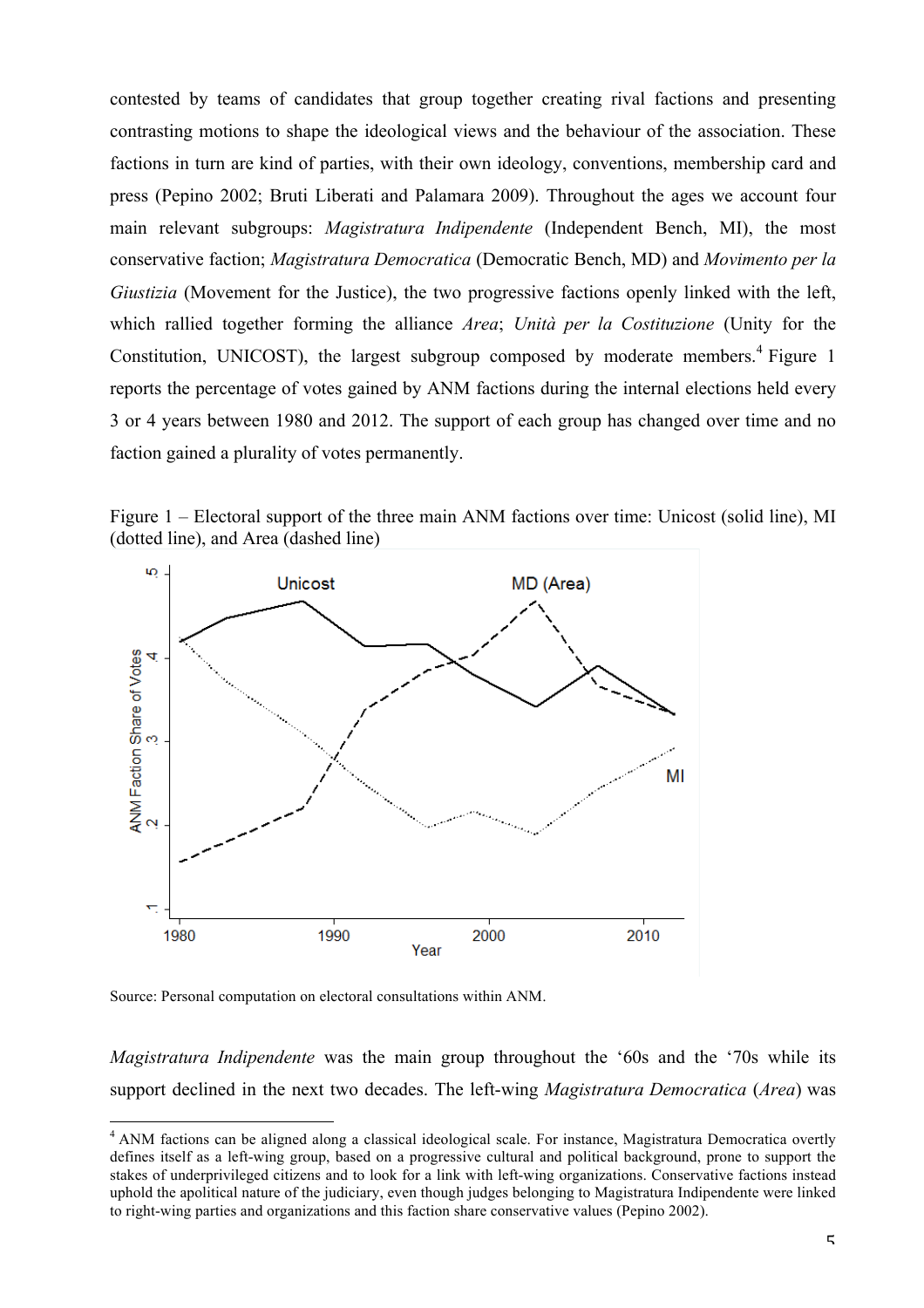only a tiny faction until the end of the '80s when it started to grow up winning a plurality of votes in 1999 and 2003. Finally, *Unicost* has been leading unchallenged only in the '80s even though it never won a full majority of votes.

Despite judicial career should rely only on seniority and merit, as ANM plays a central role within the Higher Council, the ideological factions are able to affect the internal decisions on judges' careers. Factions increased their influence within the judiciary especially after the introduction in 1975 of a proportional system in the ANM elections (Guarnieri 2003:94-100; Guarnieri 2004:177). It follows that judges and prosecutors are interested to side with a faction in order to increase their chances to go up the judicial ladder. In particular, as high-rank positions have been gradually reduced, they are prone to align a faction to increase their opportunities of promotion to higher courts (Guarnieri 2004, 176-177). Furthermore, they could need to emphasize their political affiliation within the judiciary before jumping into politics<sup>5</sup>. In this circumstance they align with a faction in order to clearly disclose their affiliation with a political party and gaining support for a future career as politicians<sup>6</sup>.

In brief, members of judiciary need to rely on a political faction in order to increase their chances to be promoted or have a career as politician. However, we argue that judges and prosecutors have incentives not only to align with a faction but also to behave according to their partisan affiliation. More precisely, if judges and prosecutors act consistently with their political preferences, they are likely to win additional popularity within the legal community and among the members of their factions. Therefore, if they are deciding on controversial and weighty cases, they may have the backing of the leaders of their factions. Besides, since they are neither appointed by political institutions nor democratically elected, they do not pay any serious reputation cost for their unpopular decisions. Alternatively, if judges and prosecutors gain the media attention, they may get support among the voters closer to their positions, laying the foundations for a future career as politicians.

 $<sup>5</sup>$  This issue was so relevant that in 1987 the ANM had to take position on it, declaring the incompatibility between</sup> political participation or membership in a political party and affiliation with the ANM itself. This formal ban, however, did not halt the politicization of the judiciary, as we will see.

 $6$  Over the decades, many members of judiciary have run for the Parliament and became MPs. The list includes the former Head of State, Oscar Luigi Scalfaro (DC) and the former prosecutor, Antonio Di Pietro, who joined the centre-left coalition becoming senator and minister before creating his own party (Italy of the Values, IDV). On the whole, judges joined different parties, covering all the spectrum of the left-right ideological dimension (Paciotti 1999). To mention few recent examples, judges like Alfredo Mantovano, Nitto Palma and Franco Frattini (former minister of foreign affairs and EU commissioner) have sided with the centre-right coalition being members of Forza Italia (FI) and the People of Freedom party (PDL), while others like Luciano Violante (former president of the Lower Chamber), Giuseppe Ayala, Anna Finocchiaro became foremost politicians within the Democrats of the Left (DS) and the Italian Democratic Party (PD). In 2013 two famous anti-mafia prosecutors, Pietro Grasso and Antonio Ingroia ran in the general election. Grasso was elected in the PD list and became president of the Senate, while Ingroia created his own left-wing electoral cartel, Civil Revolution, together with Di Pietro and another former prosecutor, Luigi De Magistris. Ingroia ran for the premiership and, despite he failed to pass the election threshold, his attempt to create a rally with other former judges revived the debate over the existence of a 'toga party' (*partito delle toghe* or *partito dei magistrati*, in Italian) composed by left-wing judges united against Silvio Berlusconi.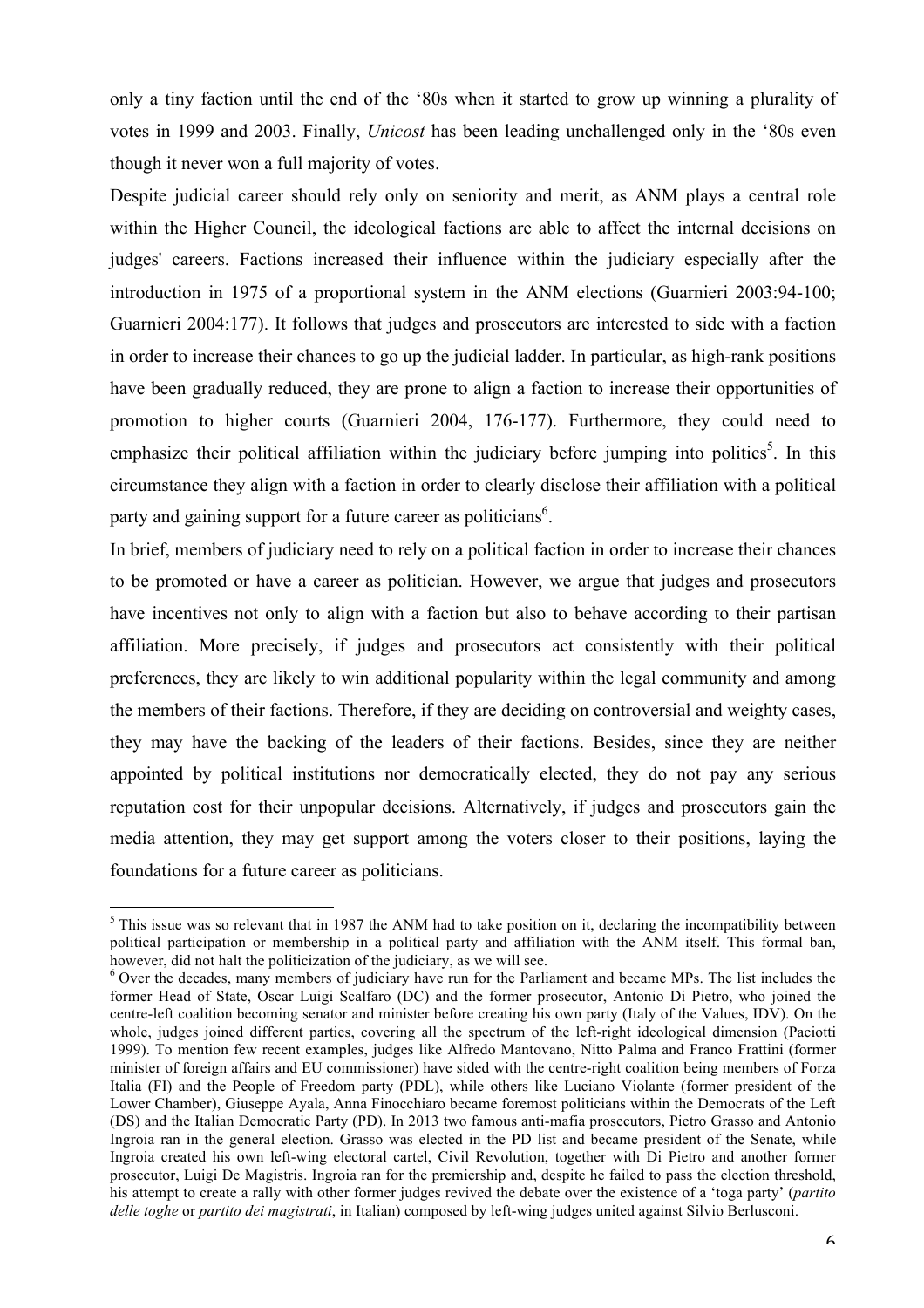In order to test the extent to which political affiliation affects the judicial behaviour we focus the attention on the investigations against MPs. Since such investigations usually gain the media attention and put the basis for debates among citizens, they constitutes a relevant case to investigate the relations between politicization and decisions in the Italian judicial system. In the next section we examine more in depth the expected relation between political affiliation and judicial activity against MPs.

### **3. The politics of judicial investigations against MP**

The judicial activity against MPs represents a salient issue in Italy. Indeed, over the last decades public prosecutors have played a considerable role within the Italian political system. Their popularity and impact became relevant especially after 1992, when the judicial inquiry *Mani Pulite* (Clean Hands) shed light on the illegal linkages between politics and business showing that the party system was permeated by political corruption (for more details see Ricolfi 1993; Della Porta and Vannucci 1999; Curini and Martelli 2009: 177). This scandal, famous under the name of *Tangentopoli* (Bribesville), contributed to destroy the Italian party system and started the transition to the Italian Second Republic (1994-present). Parties that were leading actors during the so-called First Republic (1948-1993), such as the Christian Democracy (DC), the Italian Socialist Party (PSI), the Italian Socialist Democratic Party (PSDI), the Italian Liberal Party (PLI), and the Italian Republican Party (PRI) dissolved after the scandal. The clash between politicians and the judiciary continued in the Second Republic: one of the main actor involved in this strife is the leader of the centre-right coalition and former Prime Minister, Silvio Berlusconi, who has been repeatedly charged with different accusations<sup>7</sup> (Bellamy 2006; Edwards 2005).

Politicians have usually complained about the effect of political bias on charges and prosecutions. Over the last decades, this issue has been raised particularly by Silvio Berlusconi, who has often claimed to be the victim of left-wing judges. Despite the partisan nature of Berlusconi's claims (Taruffo 1998), in many cases famous prosecutors have clearly revealed their political affiliation once they retired from the bench and run for the Parliament<sup>8</sup>. Therefore, the effects of the

 $<sup>7</sup>$  To defend himself from alleged 'judicial persecution, the centre-right coalition passed legislation meant to 'prevent</sup> Berlusconi and his collaborators from being prosecuted' (Pasquino 2007: 49; Sartori 2002). Between 2001 and 2003, during the Berlusconi II cabinet, several such laws were approved: some forms of 'false accounting' were decriminalized; restrictions were imposed on the international requests for judicial assistance (*rogatorie*); a revised version of the 'legitimate suspicion' law was passed to protect the accused from any alleged prejudice of the judges; finally, the five most-important political office holders (such as the Prime Minister and the Head of State) were declared immune from criminal prosecution for the length of their office (so called '*Lodo Alfano*'). Most of these laws were rejected by the Constitutional Court. See Edwards (2005) for further details. <sup>8</sup> For instance, famous members of the *Mani Pulite* team, like Gerardo D'Ambrosio, Gherardo Colombo and

Francesco Saverio Borrelli have been elected MPs or were openly affiliated with the Democratic Party while Tiziana Parenti quitted the same team to support Berlusconi and was elected MP with Forza Italia.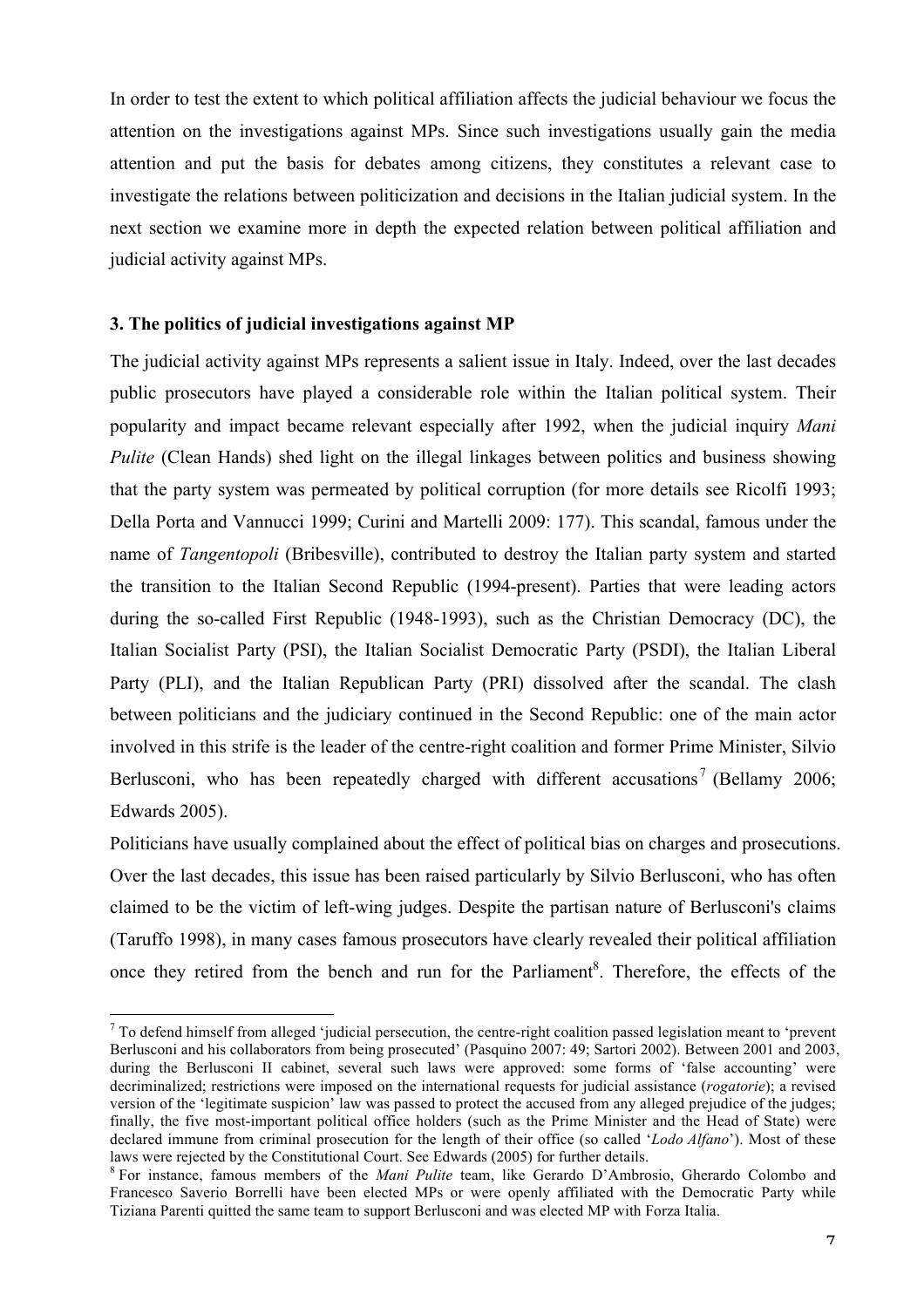judicial politicization are worth examining in order to understand more in depth the relations between judiciary and political institutions. This is ever more intriguing since the judicial activity contributed to alter the Italian political system at the end of the First Republic, while in the Second Republic most of the political agenda was stuck on this heated debated topic.

According to scholars' claim that a number of trials involving politicians have been made for political aims (e.g., Kirchheimer 1961), we expect that public prosecutors investigate some parties more than others on the basis of their own political affiliation. Unlike common law systems and other civil law regimes, Italian prosecutors follow the same career pattern of any other judge (Guarnieri 1992; 2004). Therefore, as their career depends entirely on the decision made by the Higher Council, they have strong incentives to align with a political faction within the ANM. Furthermore, given the saliency of investigations against MPs in the legal community and the political system as a whole, we expect that their politicization may affect also their behaviour.

Also given the great discretion that prosecutors enjoys both in deciding how to use the resources available and selecting the cases on the basis of reports and complaints (Di Federico 1991; Fabri 1997), they may decide to focus more on crimes committed by MPs whose ideological views are far away from their own position. Precisely, prosecutors have to decide either to proceed against a MP or discard the investigation. In other words, according to the Italian Constitution, they have to choose if requesting the Parliament to lift the immunity or abandoning the proceeding. In fact, in order to preserve the Parliament and its activities from the accusations that are baseless or grounded on partisan affiliation, courts cannot proceed against a MP without prior authorization by the Parliament. It follows that prosecutors must submit a formal request to the Parliament, asking to lift the parliamentary immunity of the MP under investigation. Where they submit the request, the Parliament votes by simple majority, approving or rejecting the proceeding.

The political affiliation of public prosecutors may introduce a bias in the proceeding against MPs in two ways. First, where prosecutors' ideological orientations strongly diverge from the position of the MP under investigation, they are more likely to send the Parliament a request. Therefore, *the more prosecutors' political affiliation diverges from the positions of a party, the more courts are likely to proceed against that party.* Second, if prosecutors' orientations are close to the political position of the deputy under investigation, they are less prone to submit a request, because they prefer to use the resources at their disposal in other circumstances, where they can gain more popularity within their respective faction. Hence, *the more prosecutors' political affiliation converges with the positions of a party, the more courts are likely not to proceed against that party.* These two outputs can occur simultaneously, that is, prosecutors may both

<u> Andreas Andreas Andreas Andreas Andreas Andreas Andreas Andreas Andreas Andreas Andreas Andreas Andreas Andr</u>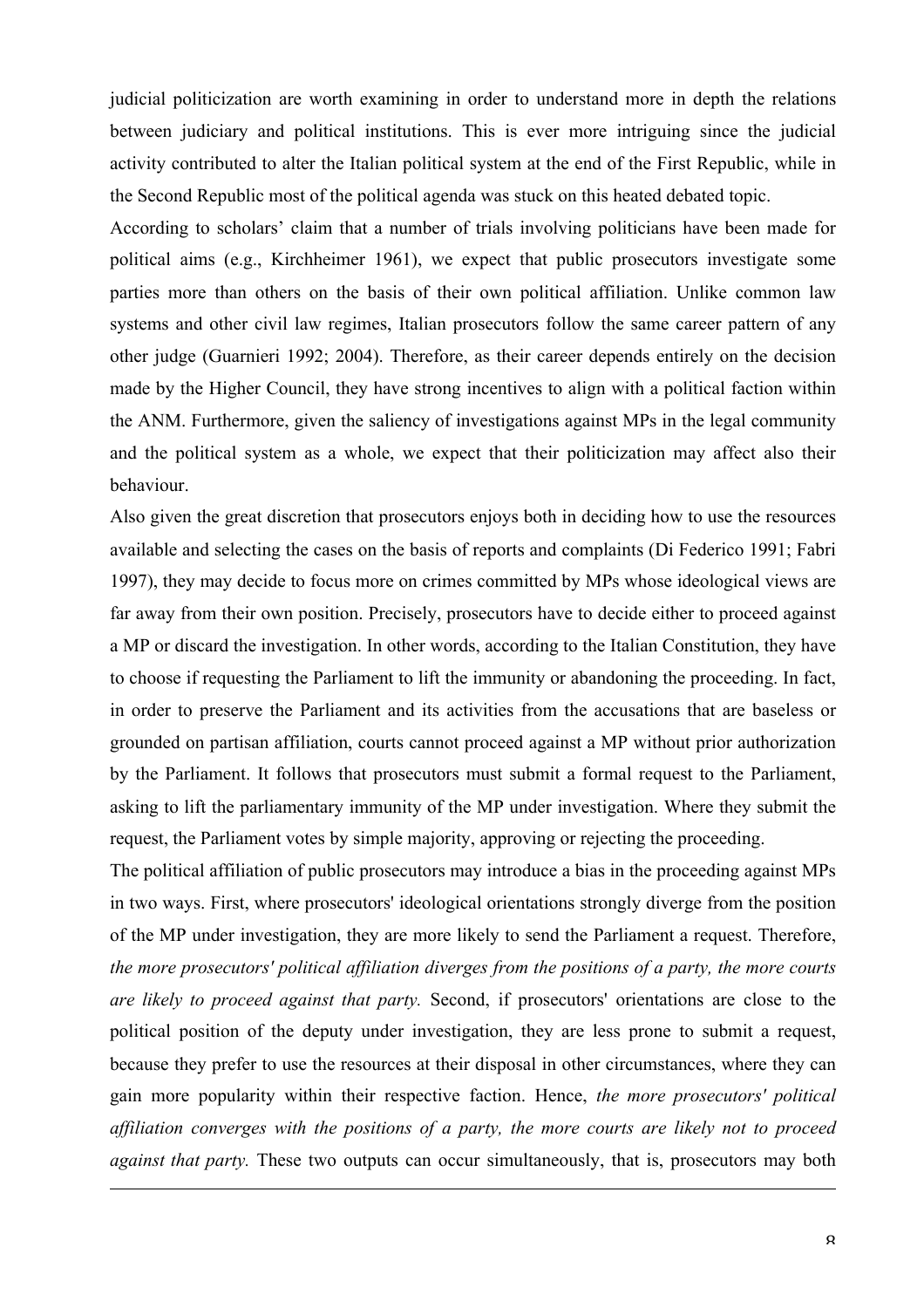proceed against the parties are more distant to their orientations and preserve the parties aligned to similar positions.

### **4. Data**

The article aims to assess the determinants of Italian public prosecutors' behaviour in the investigations against MPs from 1983 to 2013. Given the nature of our hypotheses, political parties are the units of analysis. This section provides details about the dependent and independent variables employed.

### *Dependent variable*

We measure the judicial activity against MPs employing the information about the requests sent by public prosecutor offices to the Chamber of Deputies (*Richieste di Autorizzazione a Procedere*, RAP). According to the Article 68 of Italian Constitution, judges cannot try members of the Parliament without prior authorization by the Chamber of Deputies or the Senate<sup>9</sup>. Therefore, if a public prosecutor intends to try a deputy, it has to request the Chamber of Deputies to lift the parliamentary immunity. This request is sent firstly to the Minister of Justice, which transmits it to the President of the Chamber. Then, the President announces the request to the deputies and sends it to a relevant committee (so called *Giunta per le autorizzazioni a procedere*)<sup>10</sup>. Once the committee has evaluated the content of the request, it submits to the deputies a proposal for approval or rejection. Hence, the deputies vote to approve or reject the request $^{11}$ .

Members of judiciary cannot prosecute Deputies for opinions expressed or votes cast in the exercise of their office. Besides, after a constitutional reform made in 1993, prosecutors can request the Parliament to lift the parliamentary immunity only in a limited number of circumstances, such as when they ask to arrest or keep a parliamentarian in state of detention, to proceed in body or house search, to use interception of conversations or communications or to seize mail or correspondence.

So far, scholars used judicial requests to measure the involvement of MPs in cases of political corruption (Golden and Chang 2001; Chang 2005) and the effect of this involvement on the chances of re-election (Chang, Golden and Hill 2010). Although requests can be a relevant tool

 <sup>9</sup> Except when the MP is caught in the act (D'Aniello e Sclafani 1991: 3-4). Flagrancy, however, restricts the discretion available to the judge, hence it is not particularly intriguing for our purpose.<br><sup>10</sup> This constitutes the entire procedure that a request should follow. In real facts, as emphasized by Ricolfi (1993:

<sup>21),</sup> usually it has been in force a simplified procedure, involving a lower number of stages.

<sup>11</sup> From 1948 to 1987, Parliament approved about 20% of requests (Cazzola 1988: 113). According to the data available at the official site of the Chamber of Deputies, from 1994 to 2013, the Parliament has approved about one third of the requests.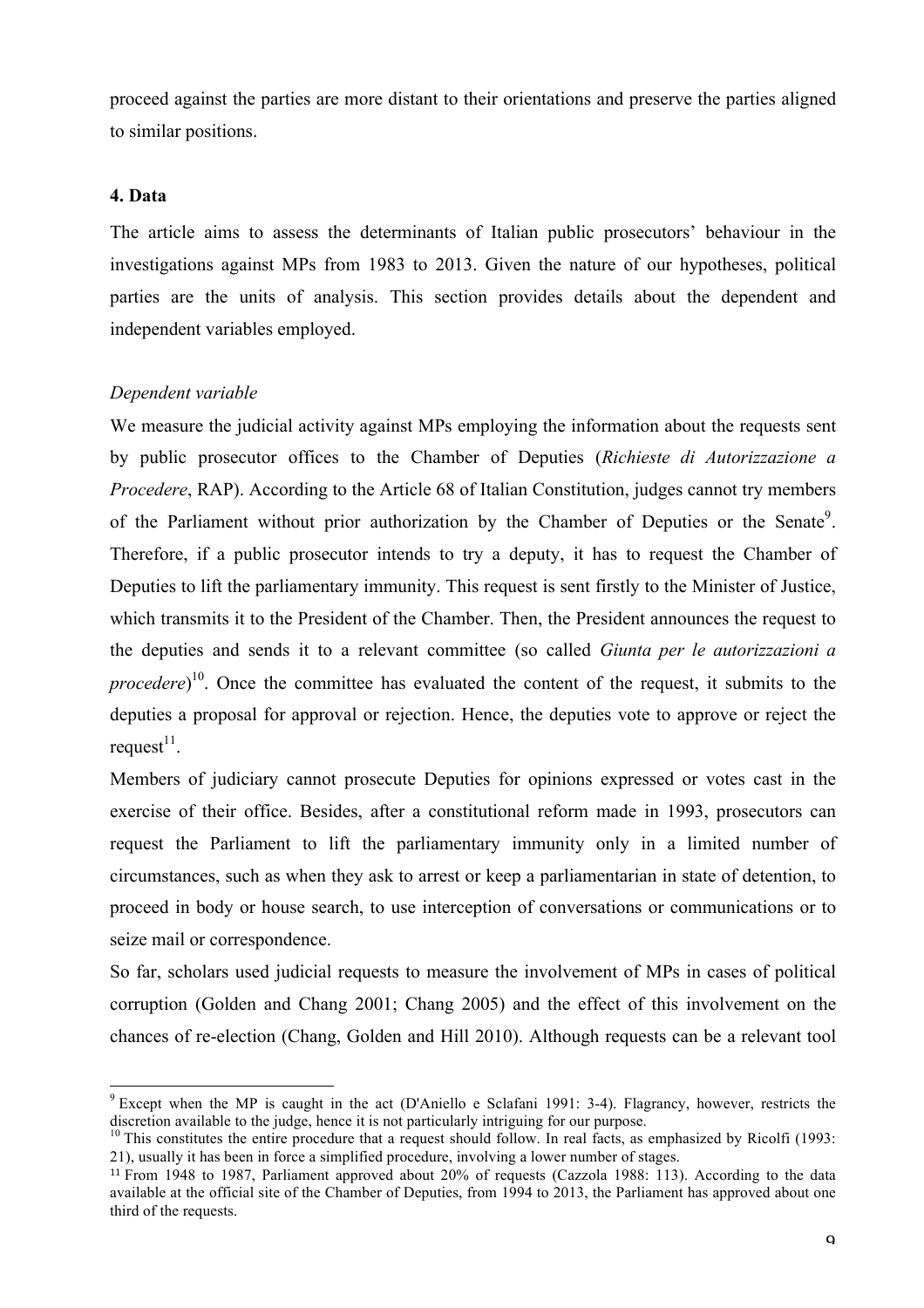to examine in depth the mechanism of political corruption, they are related to uncovered and alleged crimes only. For this reason, and given the wide discretion available to prosecutors, the RAPs seem more properly an indicator of judicial activity against MPs rather than a whole involvement in illegal practises. In other words, we claim that if party *i* is involved in more requests than rival parties, this does not necessarily implies a higher level of corruption of party *i*. Instead, this clearly attests that judiciary prosecuted it more than other parties.

We focus on the requests submitted to the Chamber of Deputies between 1983 and 2013, a period during which the judiciary is formally independent and not prone to collude with politicians. In this lapse of time public prosecutors sent, overall, 1256 requests involving 1399 deputies. However, only some of them are of political interest. Accordingly, we retain only requests concerning non-opinion crimes related with political activity because prosecutors have more discretion here, given that these investigations often do not rely on strong evidence.<sup>12</sup> Besides, we discard violations concerning organized crime (e.g., mafia) because they follow specific procedures and provide courts with additional resources.

The data include the information concerning the requests sent to MPs charged with crimes against public administration, $13$  such as corruption, misappropriation and abuse of power, as well illegal party funding<sup>14</sup>. From 1983 to 2013, the Parliament received 526 requests involving 589 deputies. The number of MPs involved reached its peak in 1993, in the middle of the *Tangentopoli* years, and fell afterward, due to the constitutional reform approved by the Parliament in 1993, which reduced the circumstances for asking the Parliament to lift the immunity.

The dependent variable - *RAP* - is the ratio between the number of party *i*'s MPs receiving a request in year *j* and the total number of MPs belonging to the same party in that year. Some MPs are involved in several requests in the same year. Since they often receive multiple requests concerning the same crime, we take account of the number of MPs involved in each year rather than the number of requests. Therefore, if a MP is involved in five requests in the same year he/she will be counted only once.<sup>15</sup>

### *Independent variables*

The effects of prosecutors' political affiliation are tested through an interaction between the policy position of party *i* and the share of votes won by judicial factions in internal elections. To

<sup>&</sup>lt;sup>12</sup> Opinion crimes have been excluded also due to their 'backlash effect', which can frustrate the judges' attempts to

damage the reputation and the vote share of the party under investigation (van Spanje and de Vreese 2013).<br><sup>13</sup> These crimes are related to the articles 314 to 335 of Italian penal code.<br><sup>14</sup> We include the cases of illeg

 $15$  A different operationalization, taking into account the overall number of requests, does not alter our results.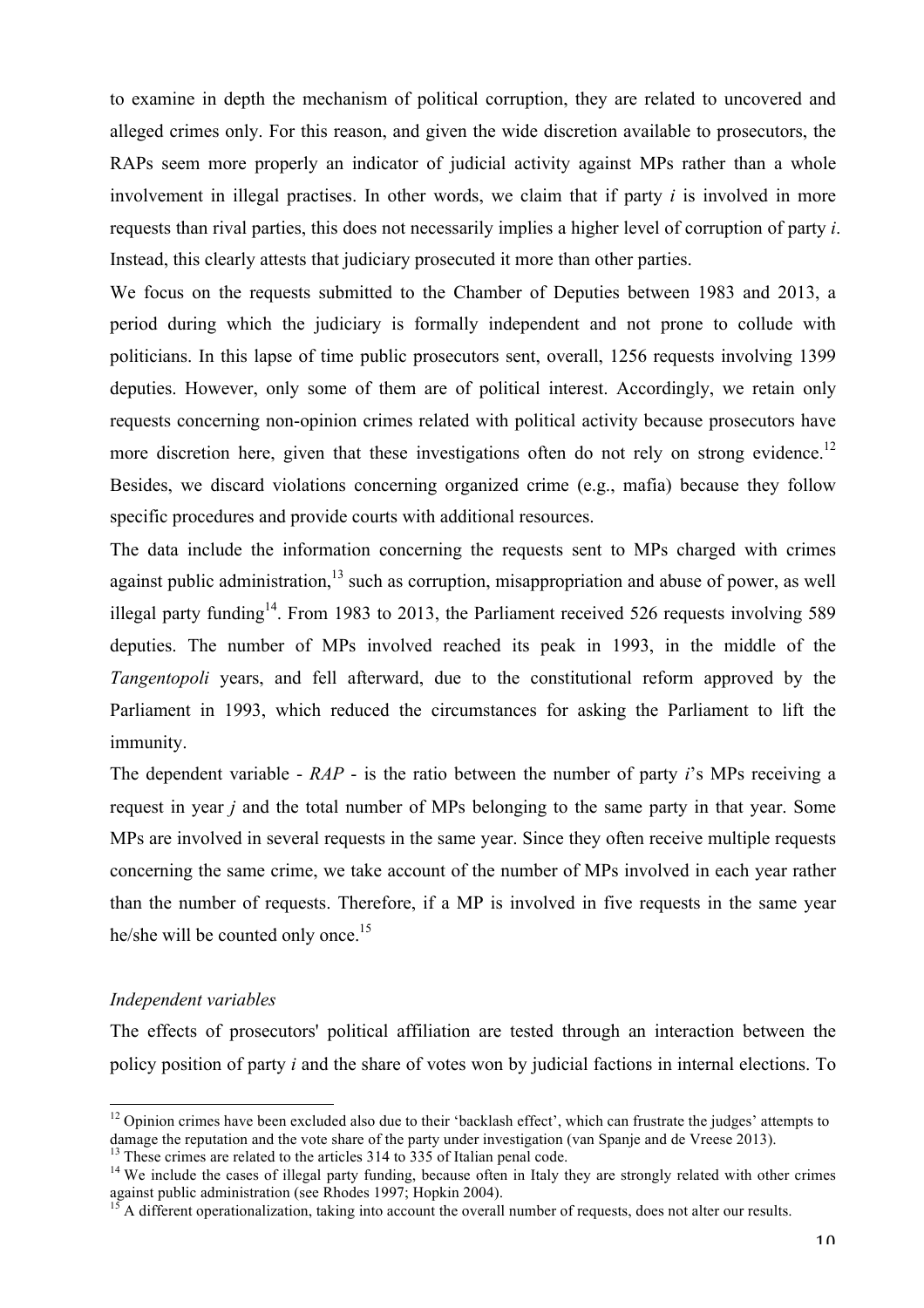assess the robustness of our findings we measure the ideological orientation of the prosecutors in different groups of courts<sup>16</sup> through two different variables. *Leftist Courts* measures the average share of votes won by left-wing factions in the courts that proceed against party *i* on year *j*, compared to their overall share of votes at the national level (for parties that do not receive any RAP in that year); analogously, *Rightist Courts* records the share of votes won by the most rightwing faction (MI) in the same group of courts. *Party Position*, has been measured from the Italian Legislative Speeches Dataset (ILSD) using the categories traditionally included in the RILE scale (e.g., Ceron 2012; Curini 2011; Curini and Ceron 2013; Curini and Martelli 2009)<sup>17</sup>. These data are based on a manual codification of all the investiture debates of the Italian governments following a coding scheme similar to that of the Comparative Manifesto Project<sup>18</sup>. Negative values indicate left-wing parties while right-wing parties have positive values.<sup>19</sup>

We control the effects of political affiliation for some confounding factors. The dummy variable *First Republic* controls for the reforms occurred in Italy after 1993. In the Second Republic the Italian political systems has experienced institutional changes that are particularly relevant for our analysis, concerning, for instance, the procedure that judges have to follow in order to ask to lift the immunity of MPs, the organization of public administration, and the electoral system.<sup>20</sup> In addition, given that most of the RAP were sent in 1993, we include a dummy variable to detect the role of *Tangentopoli* period.

We also take in to account the relations between judiciary and the Parliament. The variable *Coalition size*, which measures the share of seats belonging to party *i* or to its allies, accounts for the ability of each party to resist and pose a veto on the judicial requests. This depends on party's strength but also on its link with other allies and it is partially related to the degree of party system competitiveness. For instance, in a low competitive parliamentary arena many parties have many allies and their ability to resist to the judiciary is higher. Therefore, if prosecutors are

 

<sup>&</sup>lt;sup>16</sup> According to the data of ANM elections, we examine the ideological orientations of the courts taking place in the same region.

<sup>&</sup>lt;sup>17</sup> The results hold when using the Gabel and Huber (2000) 'vanilla method' to estimate left-right positions.

<sup>&</sup>lt;sup>18</sup> For each debate, the authors selected and codified the speech released by the party leader (or by a relevant representative) plus the Prime Minister's programmatic speech. The method adopted to codify speeches was similar to that employed by the well-known CMP to analyse the contents of party electoral programs (see Budge et al., 2001; for a detailed description). In each legislative speech the authors identified the number of quasi-sentences and assigned each of them to a number of pre-established categories that form the classification scheme. To take account of the Italian political context the original 56 categories of the CMP dataset were increased to 68. The dataset contains the percentage of the total text of legislative speech that deals with these categories. The dataset has been updated until May 2013 and includes information about a few additional debates over crucial votes of confidence (i.e., the debate related to Prodi I vote of no-confidence and two debates faced in 2010 by Berlusconi IV cabinet).<br><sup>19</sup> Given the high number of cabinets (61 in 67 years), ILS data based on investiture speeches allow to

in party policy positions on the left-right scale and on the justice dimension almost year by year. Furthermore, compared with CMP data, ILS allows to assess the positions of parties that form between the elections (i.e., due to party fission) and to distinguish parties that run the election as a cartel and split afterwards.

 $^{20}$  On the relation between corruption and the electoral system see , for instance, Chang (2005), Kunicová and Rose-Ackerman (2005) and Tavits (2007).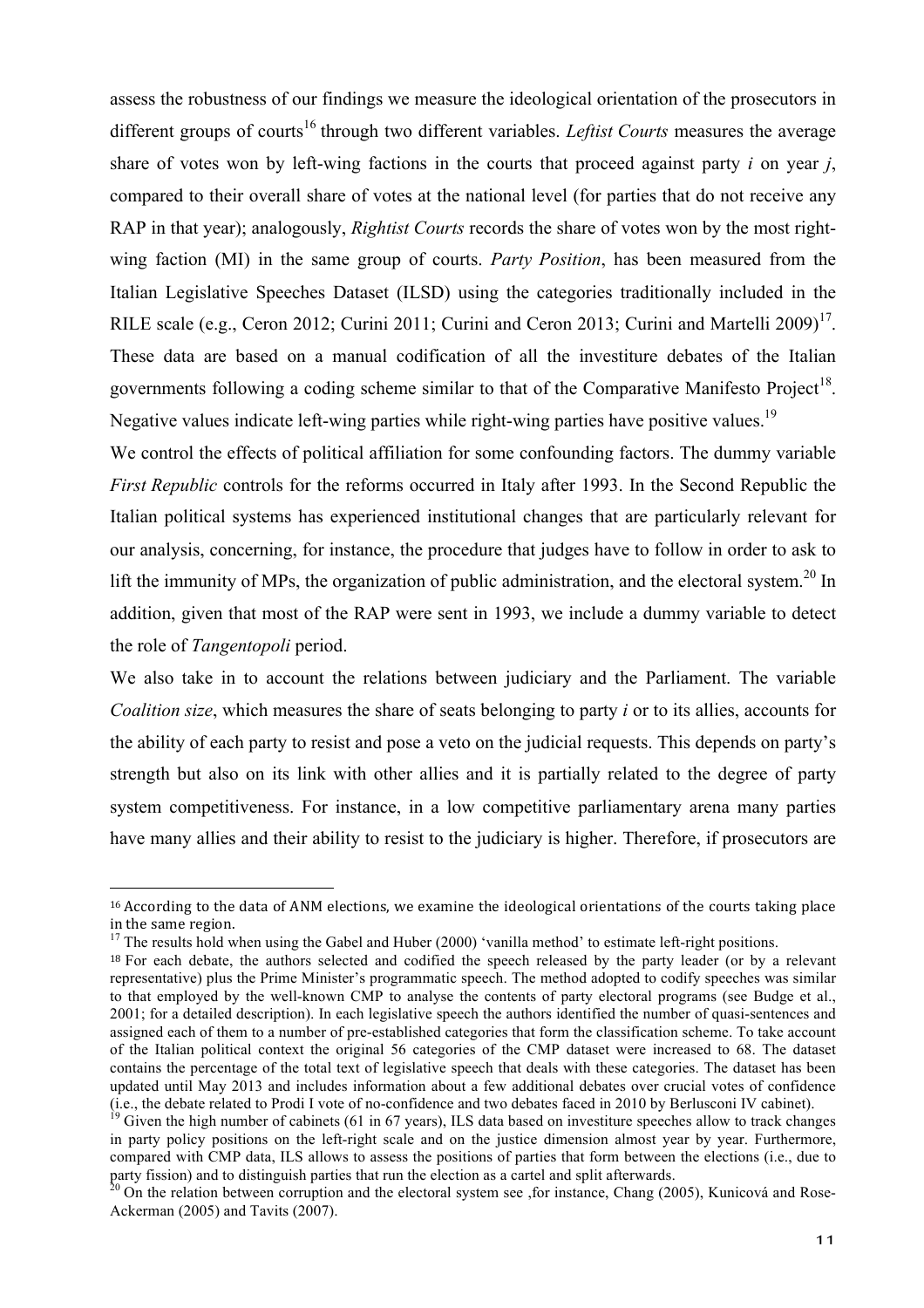particularly interested in trying the MPs under investigation, we could expect a lower rate of prosecutions. On the contrary, in highly competitive arenas, when the parliament is usually split, the support that each party can enjoy against judicial activity is lower: few defections from their allied can make the difference in denying or approving the request. Finally, the coalition size is minimum for marginal parties in both competitive and non-competitive contexts. These parties are isolated and less able to resist to judicial activity, making prosecutors more prone to send a request.

Additionally, we control for attitude of the whole Parliament towards judicial activity through the variable *Attitude towards judiciary*. This variable is based on the ILSD data and records the average position on the justice dimension, weighted by the number of seats of all other parliamentary parties but the one involved in the judicial request, under the assumption that each party always protect its members. Negative values attest that on average the parliament favours a greater control by the cabinet, while positive values indicate that MPs support the autonomy of the judiciary. Hence, lower values implies that MPs are more willing to protect their colleagues from judicial investigations whereas higher values indicate that MPs are more open to judicial investigations.

Besides, we control for the effects of government alternation. Since the life of ruling parties is more under public scrutiny compared to opposition parties, prosecutors may have an incentive to investigate them in order to gain fame; furthermore, the link between political corruption and lack of alternation in power is well established (Horowitz et al. 2009; Pellegata 2012; Tavits 2007), hence we want to control for the potentially higher level of corruption within parties that have long been in power. For these reasons we include the variable *Years Spent in Office*, which records the number of years during which a party has been in power in the previous decade.

Analogously, parties whose support is rooted in particular areas of the country can be more exposed to political corruption. It has been shown that in the Southern regions politicians often rely on clientelistic relationships between voters and elected officials to gain consensus (Putnam 1993). We control for this aspect through *Share of Southern MPs*, i.e., the rate of deputies elected in the South over the total number of party MPs.

Finally, intra-party politics is another relevant determinant of political corruption (Golden and Chang 2001; Kato and Mershon 2006) as internal competition between rival party factions may foster the recourse to illegal party funding and clientelism (Chang and Golden 2006). This could increase corruption and the incentive to investigate on it, given that judges can take advantage of intra-party divisions to succeed when sending a RAP. We control for the internal level of fragmentation through the Effective Number of Factions, *ENF* (Ceron 2011). This index is built analyzing the congresses held by Italian parties and measures the number of factions that contest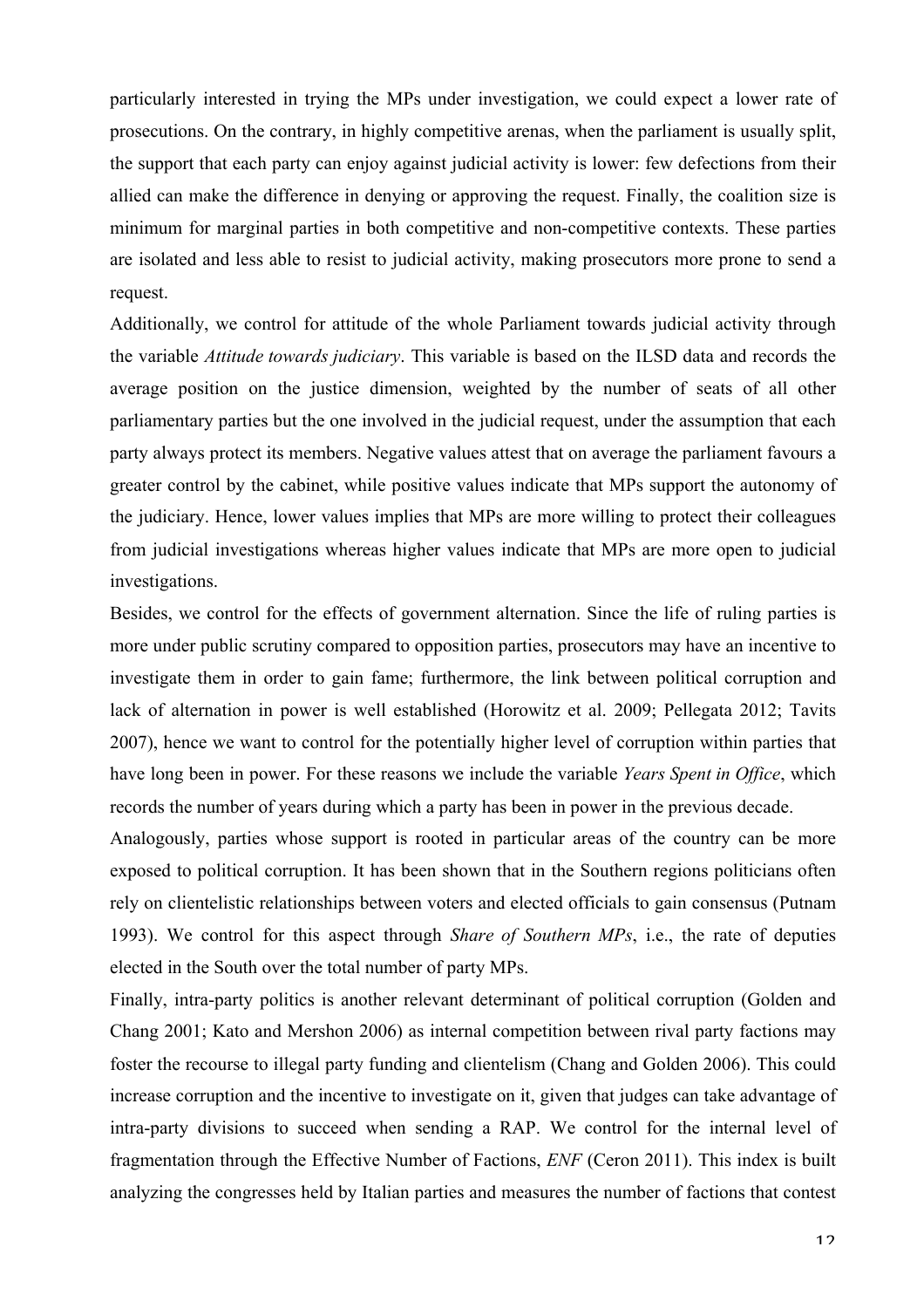each congress, weighted by their respective share of votes won in the internal election.<sup>21</sup> It is equal to one if parties are not factionalized or their congresses are unchallenged, and increases as the number and the size of minority factions grow. Table 1 provides a detailed description of each variable.

| <b>VARIABLES</b>                    | Min       | Max    | Mean     | St. Dev. |
|-------------------------------------|-----------|--------|----------|----------|
| <b>RAP</b>                          | $\theta$  | 0.500  | 0.014    | 0.054    |
| Party position                      | $-59.790$ | 37.720 | $-1.600$ | 20.362   |
| Leftist Courts                      | 0.089     | 0.484  | 0.334    | 0.099    |
| <b>Rightist Courts</b>              | 0.072     | 0.457  | 0.249    | 0.063    |
| <b>First Republic</b>               | $\theta$  |        | 0.349    |          |
| Tangentopoli                        | 0         |        | 0.035    |          |
| Coalition size                      | 0.006     | 0.600  | 0.437    | 0.171    |
| Attitude towards judiciary          | $-0.974$  |        | 0.185    | 0.553    |
| Years Spent in Office               | 0         | 10     | 2.910    | 3.154    |
| Share of Southern MPs               | 0         |        | 0.299    | 0.198    |
| <b>Effective Number of Factions</b> |           | 4.861  | 1.382    | 0.716    |

Table 1 – Summary statistics of the variables employed in the analysis

### **Findings**

The dependent variable, RAP, is a proportion whose values are bounded between 0 and 1. As a consequence, the assumptions required by the ordinary least squares regression might not hold due to heteroskedasticity or to the fact that errors might be not normally distributed (Wooldridge 2002). In addition, the predicted values could fall outside the unit interval. Accordingly, data have been analyzed by means of a fractional logit model (Papke and Wooldridge 1996). Since the dataset contains repeated observations nested within parties, we cluster observations by party, providing standard errors accordingly.<sup>22</sup> Four different models have been provided. In model 1 we focus on *Leftist Courts* and include only the variables directly related to the politicization of the judiciary along with two control variables: *First Republic* and *Tangentopoli*. In model 2 we add the other control variables related to parliamentary equilibriums and the potential degree of corruption of each party. Model 3 and 4 are similar to models 1 and 2 but focus on the size of right-wing judicial factions. The results are reported in Table 2.

The empirical results provide strong evidence for the role of political affiliation. The interaction between party position and the ideological preferences within the judiciary is significant across all models and this finding holds even after the inclusion of several control variables.

 $21$  The index has been measured applying to the intra-party politics the same formula used to assess the effective number of parties (Laasko and Taagepera 1979).<br><sup>22</sup> Using fixed effects or clustering observations per Legislatures does not alter the results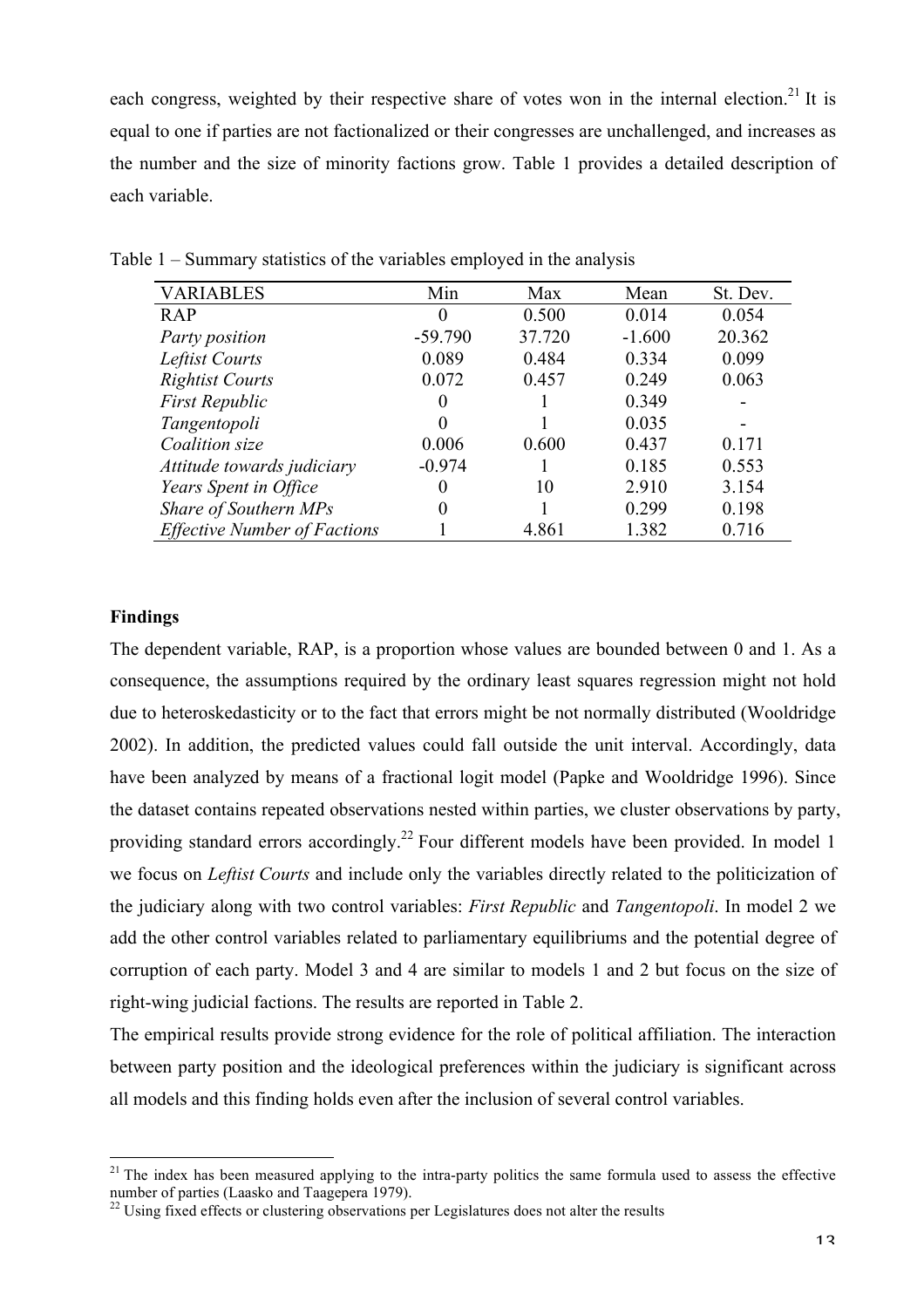Table 2 – Determinants of judicial investigations against MPs

| <b>VARIABLES</b>                        | (1)         | (2)          | (3)          | (4)         |
|-----------------------------------------|-------------|--------------|--------------|-------------|
| Party position                          | $-0.019$    | $-0.081***$  | $0.060***$   | 0.023       |
|                                         | (0.031)     | (0.019)      | (0.022)      | (0.020)     |
| Leftist Courts                          | $7.129**$   | 3.852*       |              |             |
|                                         | (2.803)     | (2.322)      |              |             |
| Leftist Courts X Party position         | $0.169*$    | $0.246***$   |              |             |
|                                         | (0.090)     | (0.054)      |              |             |
| <b>Rightist Courts</b>                  |             |              | $-11.734***$ | $-7.258**$  |
|                                         |             |              | (3.288)      | (3.241)     |
| <b>Rightist Courts X Party position</b> |             |              | $-0.150*$    | $-0.130*$   |
|                                         |             |              | (0.081)      | (0.076)     |
| <b>First Republic</b>                   | 3.862***    | $3.162***$   | $3.274***$   | 2.987***    |
|                                         | (0.593)     | (0.629)      | (0.452)      | (0.651)     |
| Tangentopoli                            | 1.787***    | 1.849***     | $1.676***$   | $1.856***$  |
|                                         | (0.366)     | (0.355)      | (0.314)      | (0.248)     |
| Coalition size                          |             | 1.522        |              | 0.401       |
|                                         |             | (1.097)      |              | (0.932)     |
| Attitude towards judiciary              |             | 0.248        |              | 0.106       |
|                                         |             | (0.242)      |              | (0.207)     |
| Years Spent in Office                   |             | $0.185***$   |              | $0.186***$  |
|                                         |             | (0.031)      |              | (0.035)     |
| Share of Southern MPs                   |             | $3.758***$   |              | $4.163***$  |
|                                         |             | (0.724)      |              | (0.903)     |
| <b>Effective Number of Factions</b>     |             | 0.087        |              | $-0.009$    |
|                                         |             | (0.181)      |              | (0.124)     |
| Constant                                | $-9.531***$ | $-10.945***$ | $-3.996***$  | $-7.379***$ |
|                                         | (1.328)     | (1.046)      | (0.680)      | (0.924)     |
| Observations                            | 344         | 344          | 344          | 344         |
| <b>AIC</b>                              | 0.118       | 0.136        | 0.116        | 0.136       |
| <b>BIC</b>                              | $-1964.935$ | -1939.856    | $-1965.859$  | -1939.807   |
| Log pseudolikelihood                    | $-14.381$   | $-12.319$    | $-13.919$    | $-12.344$   |

Note: Fractional logit. Dependent variable: RAP. Clustered standard errors in parentheses. \*\*\*  $p < 0.01$ ; \*\*  $p < 0.05$ ; \*  $p < 0.1$ 

Figure 2, based on model 3, provides a substantive interpretation of this result and plots the marginal effect of an increase in *Leftist Courts* as a party's ideological placement changes. When the support to left-wing factions increases, courts shifts to the left and will act more against parties that stands on the right side of the political spectrum. For instance, any 10% increase in the share of *Magistratura Democratica* (and *Movimento per la Giustizia*) raises by 1.5 points the RAP sent against right-of-centre parties and by 0.5 the requests related to centrist parties if compared to left parties, which are not damaged by the growth in the number of left-leaning judges thus, comparatively, facing an advantage.

The politicization does not affect only the investigations of left-wing courts. Models 3 and 4 confirm that political affiliation matters also in right-wing courts, even though the effect takes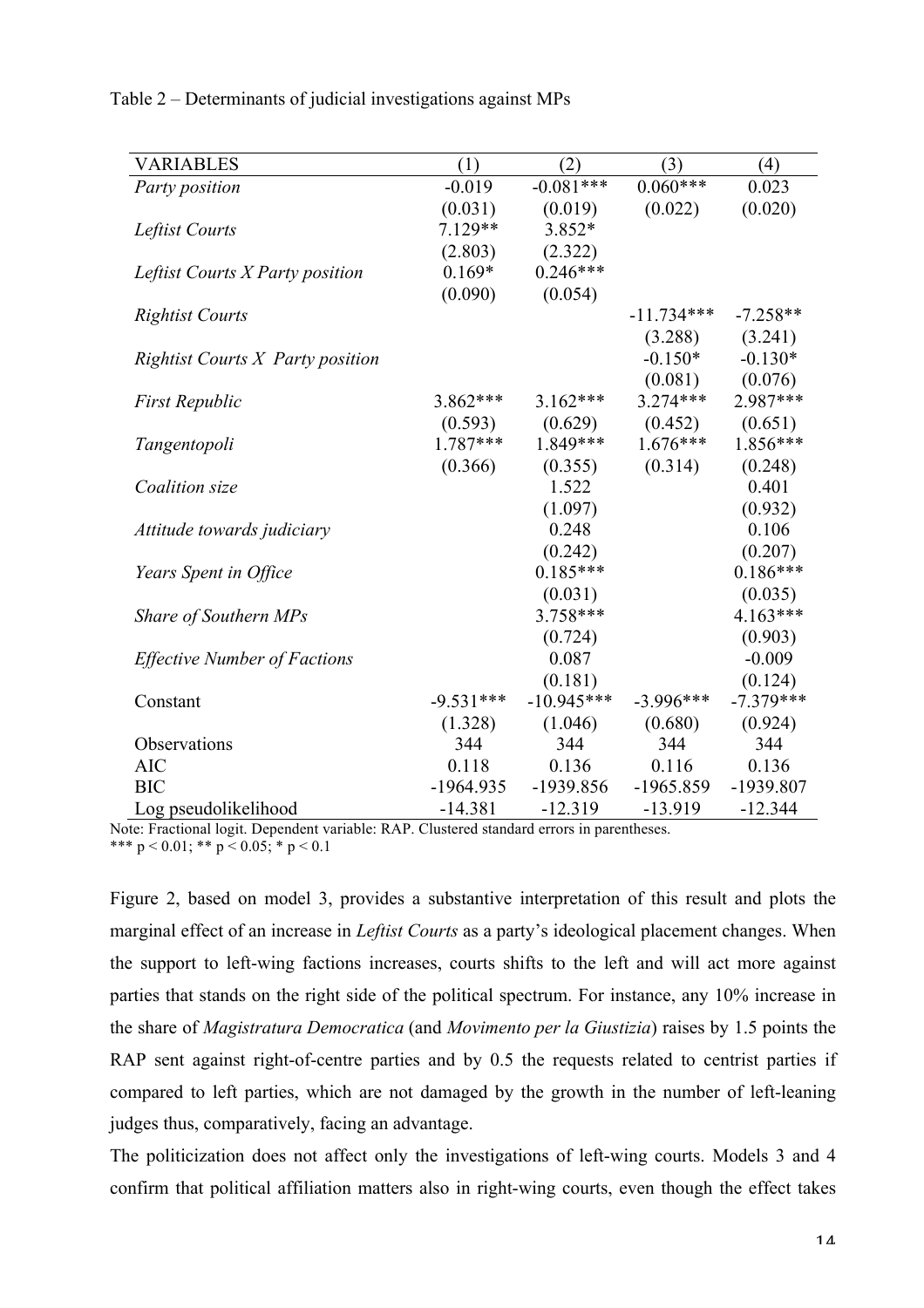place in a different way: as the support of right-leaning factions grows, we will observe a decrease in the rate of investigations made against MPs of moderate and right-wing parties. All else being equal, as shown by Figure 3, if the vote share of the rightists faction *Magistratura Indipendente* increases by 10%, right-wing parties will receive 1.2% less requests left parties.





Figure 3 – Marginal effect of Rightist Courts on RAP according to different policy positions of Italian parties (with 90% confidence interval)

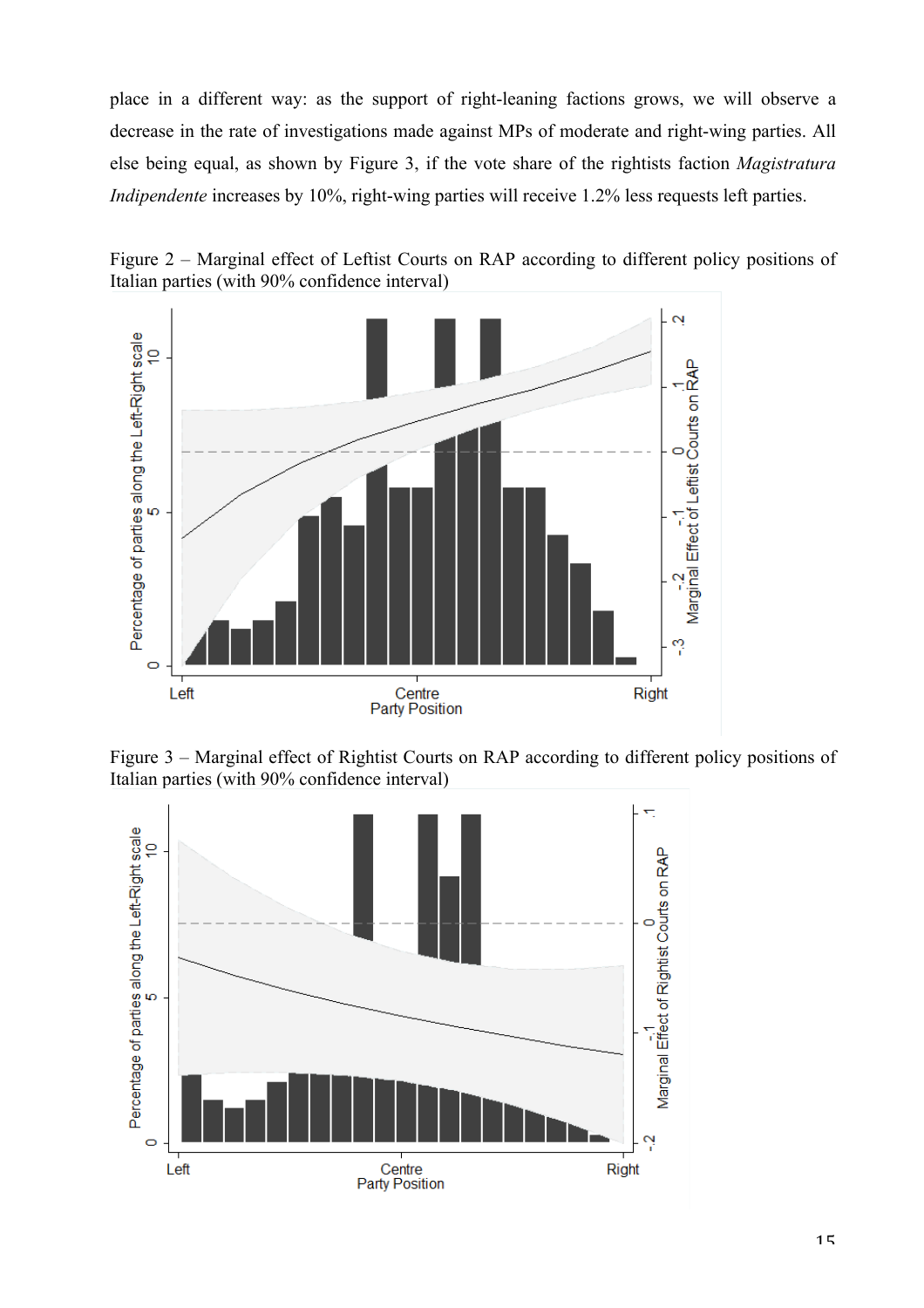Figure 4 provides a more substantive interpretation of these results. It focuses on the two most important parties in the Italian First Republic (1948-1993), the centre-right Christian Democracy (DC, black) and the left-wing Italian Communist Party (PCI, gray) showing the predictive value of RAP for each party as the support to the leftist faction *Magistratura Democratica* grows. As we can see, the number of RAP received by the PCI is constant while the prosecutions made against the DC sharply increase as the members of courts are closer to leftist positions. We could notice a similar picture also comparing the effect on the centre-right party Forza Italia and the centre-left PD in the Second Republic during the Second Republic.

Figure 4 – Predicted value of RAP for the Christian Democracy (black) and the Italian Communist Party (gray) according to a different size of left-wing ANM factions (with 90% confidence interval)



Looking at the control variables, the dummy variables *Tangentopoli* and *First Republic* are both positive and significant, and attest that the number of investigations was higher during the First Republic (and particularly in 1993). Besides, two out of three variables related to the expected level of corruption within each party are significant as well. The number of *Years Spent in Office* seems to increase the number of judicial requests: due to their potentially higher level of corruption or to the willingness to act against mainstream groups to gain visibility, prosecutors intervene more against parties that have long been in office in the previous decade. In addition,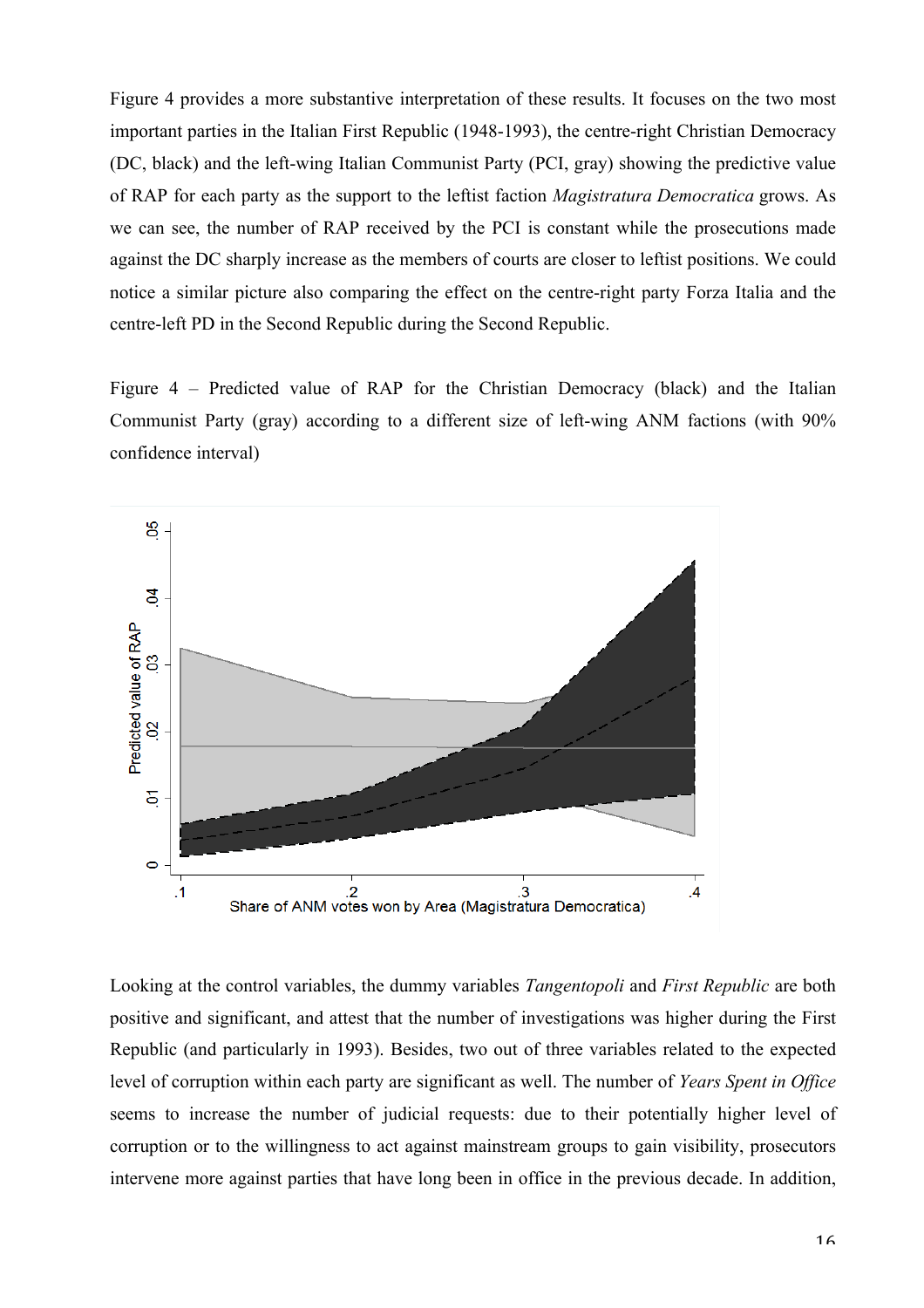parties rooted in Southern regions of Italy tend to be more involved in prosecutions, probably due to the stronger role of clientelism and patronage in those areas of the country. Conversely, intra-party politics does not seem to matter. Finally, the effect of variables related to the Parliament is not significant: Neither *Coalition size* nor *Attitude towards judiciary* show that the parliament is able to affect judicial activity against MPs.

### **Conclusion**

The present work examines the political basis of judicial activity. The effect of judicial politicization is tested on the Italian case (1983-2013) through a dataset containing updated information on the formal requests sent to the Chamber of Deputies as well as the ideological positions of the factions within judiciary, determined according to the vote share won by the rival (progressive or conservative) factions within the ANM.

Our results provide strong evidence for the impact of prosecutors' political affiliation on judicial investigations even after controlling for several variables related to the potential level of corruption of each party, such as the number of years spent in office, the connection in Southern regions, and the degree of intra-party competitiveness. All else being equal, courts with a higher number of left-leaning members supporting the ANM faction *Area* (*Magistratura Democratica* and *Movimento per la Giustizia*), tend to act more against right-wing parties. However, the politicization of the judiciary yields effects on both sides: as the vote share of the right-wing faction *Magistratura Indipendente* increases, the judicial activity is lower against right-wing parties than left-wing ones. This finding holds even in the Italian Second Republic period.

In the light of Berlusconi's claim that 'part of the judiciary has swept away an entire political class' and *Magistratura Democratica* 'formed a tendency which carried out political activity in the form of investigations, trials, sentences […] so as to attack political enemies' (Edwards 2005: 27), our findings show that this is not the whole story. First, we prove that the politicization of the judiciary started well before *Tangentopoli* and produced effects even when focusing on the Italian First Republic alone. On top of that, the politicization damages left-wing as well rightwing parties depending on the share of leftist or rightist prosecutors. In sum, right-wing parties receive more RAP when the share of prosecutors voting *Magistratura Democratica* grows, while they tend to be more protected against judicial activity as the number of prosecutors supporting *Magistratura Indipendente* increases. Since we do not know the actual distribution of corrupt MPs along the left-right scale (which can be uniform, normal, or skewed), and we can only adopt some control variable as a proxy, these findings suggest either that left-wing ANM factions overattack right-wing MPs due to their ideological bias, or right-wing ANM factions over-protect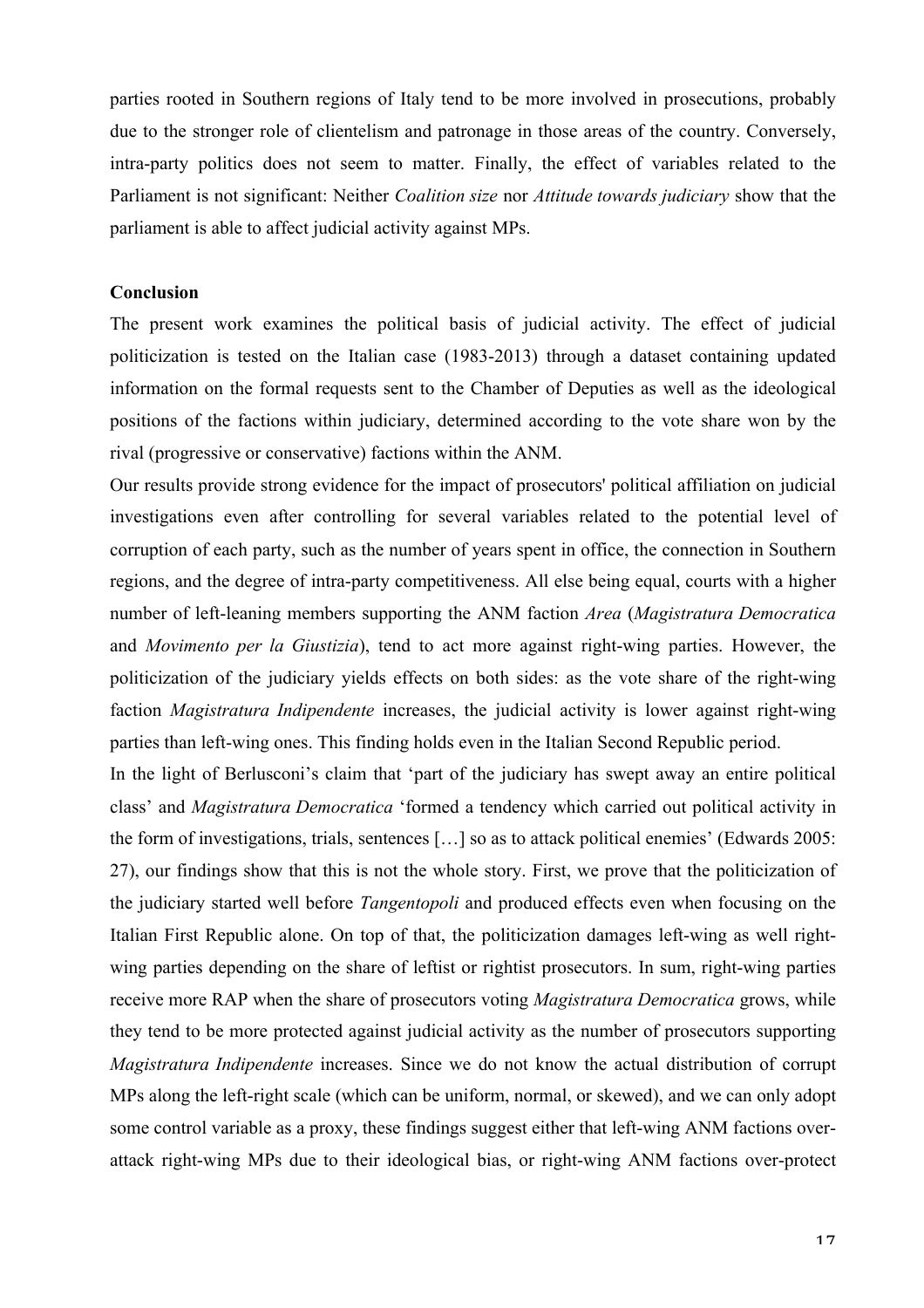right-wing MPs even when they are corrupt. In any case, the judiciary is politicized and such politicization seems to matter indeed.

The fact that judges behaviour is affected by their partisanship may not sound surprising since previous studies disclose such relation in other countries, particularly in the United States where judges are directly elected. This work, however, improves on existing literature showing that a similar pattern applies to the Italian case, which is peculiar due to the non-elective appointment of judges and the striking *de jure* and *de facto* independence granted to the judiciary (on this subject see Riós-Figueroa and Staton 2012). Despite this strong independence, judicial decisions are affected by ideology even in the Italian case.

The politicization of the judiciary would not necessarily be problematic for the quality of the democracy if pluralism is guaranteed and a virtuous equilibrium is reached between left-leaning prosecutors investigating on right-wing parties and vice versa. In addition, the judicial politicization would not be much problematic if judges and prosecutors are selected through competitive elections, the relevance of political and factional partisanships raises some concerns about the legitimacy and accountability of their choices if they are not. Additionally, the strong autonomy of the judiciary combined with potential ideological biases becomes troublesome in term of equilibriums between the different political institutions given that independence is not a guarantee of impartiality.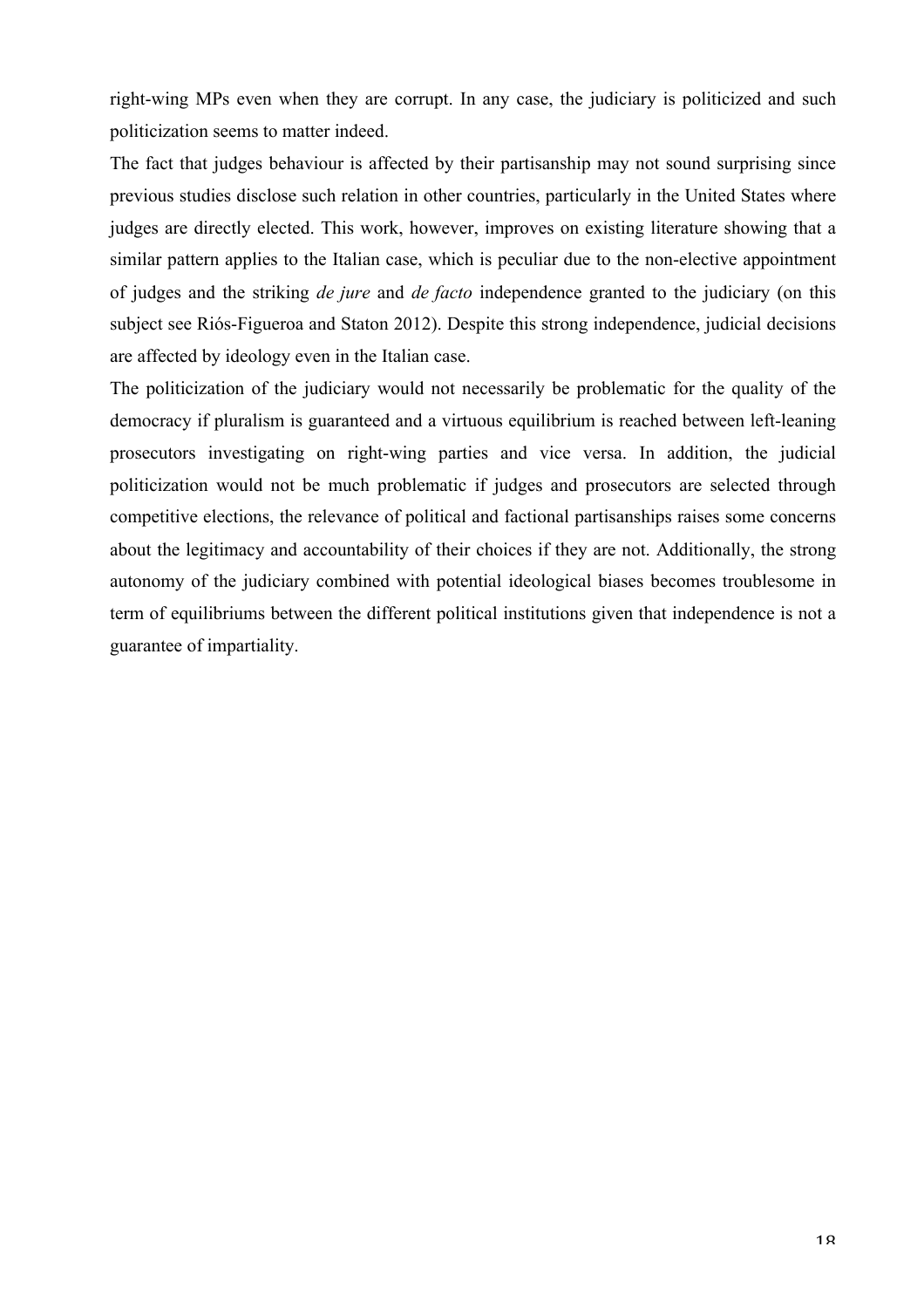### **References**

- Baum L. (1994), What Judges Want: Judges' Goals and Judicial Behavior, Political Research Quarterly 47(3): 749-768
- Baum L. (1997), The Puzzle of Judicial Behaviour, Ann Arbor: University of Michigan Press
- Bellamy, R. (2006) An Italian Story? Berlusconi and Contemporary Democratic Politics, *Modern Italy* 11(3): 347-351
- Bonneau, C.W., Hammond H.W., Maltzman F. and Wahbeck P.J. (2007), Agenda Control, the Median Justice, and the Majority Opinion on the U.S. Supreme Court, American Journal of Political Science 51(4): 890-905
- Brace P.R., Hall, M.G. (1997), The Interplay of preferences, Case Facts, Context, and Rules in the Politics of Judicial Choice, *Journal of Politics* 59(4): 1206-31
- Carrubba C.J., Zorn C. (2010), Executive Discretion, Judicial Decision Making, and Separation of Powers in United States, The Journal of Politics 72(3): 812-824
- Carrubba C.J. Friedman B., Martin A.D. and Vanberg G. (2012), Who Controls the Content of Supreme Court Opinions?, American Journal of Political Science 56(2): 400-412
- Cazzola, F. (1988), *Della corruzione. Fisiologia e patologia di un sistema politico*, Bologna, Il Mulino
- Ceron, A. (2011), Correnti e frazionismo nei partiti politici italiani (1946-2010): un'analisi quantitativa delle mozioni congressuali, *Rivista Italiana di Scienza Politica* 41(2): 237- 264
- Ceron, A. (2012), Bounded Oligarchy: How and When Factions Constrain Leaders in Party Position-Taking, *Electoral Studies* 31:689-701.
- Chang, E.C.C. (2005), Electoral Incentives for Political Corruption under Open-List Proportional Representation, *Journal of Politics* 67(3): 716-730
- Chang, E.C.C. and Golden, M. (2006), Electoral Systems, District Magnitude and Corruption, *British Journal of Political Science* 37(1): 115-137.
- Chang, E.C.C., Golden, M. and Hill S. (2010), Legislative Malfeasance and Political Accountability, *World Politics* 62(2): 177-220
- Clark T.S. (2009), The Separation of Powers, Court Curbing and Judicial Legitimacy, *American Journal of Political Science* 53(4): 971-989
- Curini, L. (2011), Government survival the Italian way: The core and the advantages of policy immobilism during the First Republic. *European Journal of Political Research* 50(1): 110–142.
- Curini, L. and Ceron, A. (2013), The assertion strength of parties during policy government negotiations: parliamentary dynamics and spatial advantages in the First Italian Republic, *Journal of Legislative Studies* 19(4): 429-449.
- Curini, L., and Martelli, P. (2009), *I partiti nella prima Repubblica: Maggioranze e governi dalla Costituente a Tangentopoli*. Carocci: Roma.
- D'Aniello M., Sclafani, F. (1991), *Autorizzazioni a procedere: Analisi del fenomeno nel Parlamento italiano (1948-1991). Il Senato della Repubblica*, Napoli: Edizioni Scientifiche Italiane.
- Della Porta D., Vannucci A. (1999), *Un paese anormale*, Roma-Bari: Laterza
- Della Porta D. (2001), A judges' revolution? Political corruption and the judiciary in Italy, *European Journal of Political Research* 39(1): 1-21
- Di Federico G. (1991), Obbligatorietà dell'azione penale, coordinamento delle attività del pubblico ministero e loro rispondenza alle aspettative della comunità, in Gaito A. (eds.) *Accusa Penale e ruolo del pubblico ministero*, Napoli: Jovene
- Edwards, P. (2005), The Berlusconi Anomaly: Populism and Patrimony in Italy's Long Transition, *South European Society and Politics* 10(2): 225-243
- Epstein L., Knight J. (2013), Reconsidering Judicial Preferences, Annual Review of Political Science 16: 11-31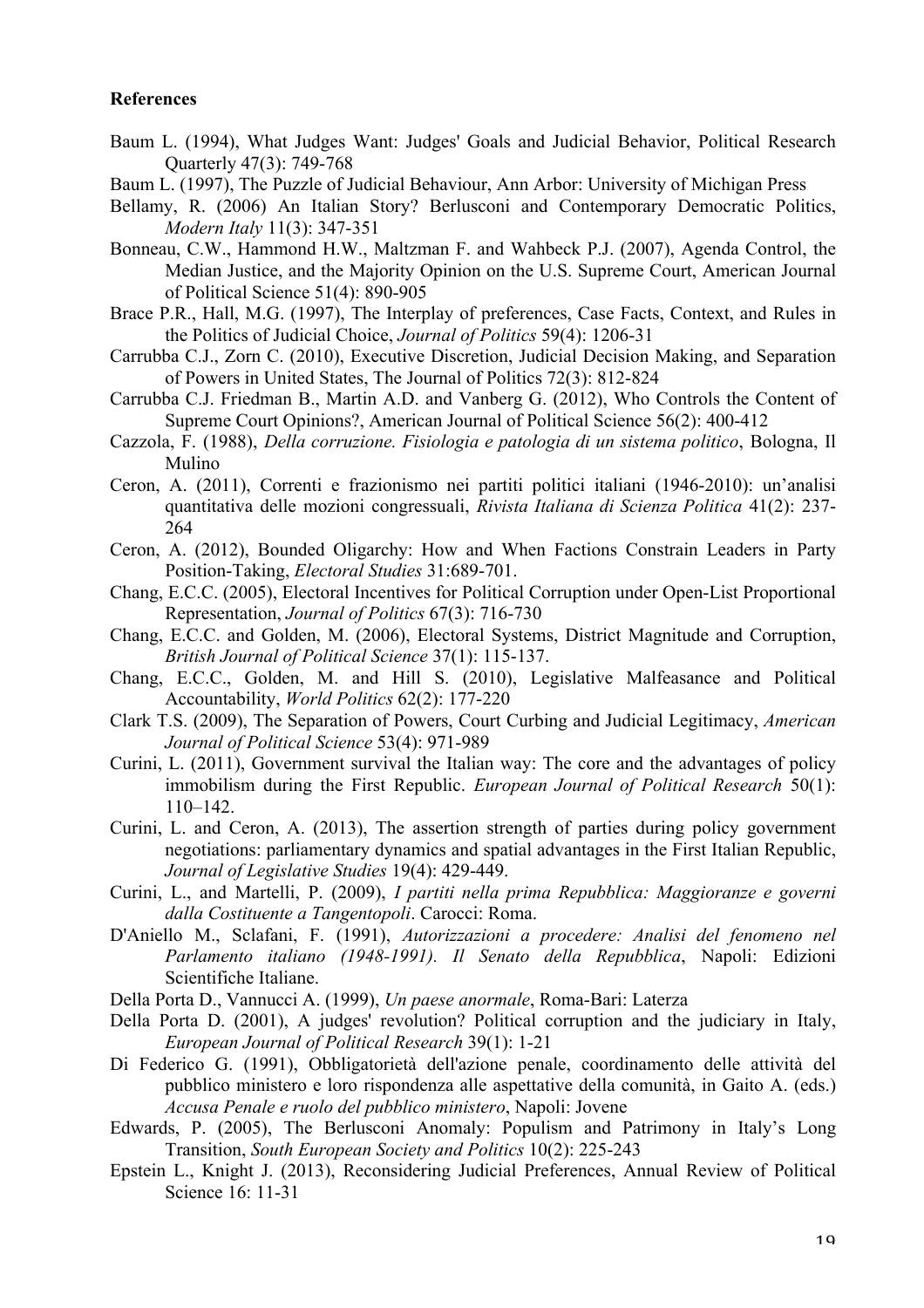- Epstein L., Landes W.M., Posner R.A. (2013), The Behavior of Federal Judges, Cambridge: Harvard University Press
- Fabri, M. (1997), Discrezionalità e modalità di azione del pubblico ministero nel procedimento penale, *Polis* 11(2): 171-192
- Ferejohn, J., Rosenbluth, F. and Shipan, C. (2004), *Comparative Judicial Politics*, in Boix, C. and Stokes, S., Handbook of Comparative Politics, Oxford; Oxford University Press
- Freddi G. (1978), Tensioni e conflitto nella magistratura. Un'analisi istituzionale dal dopoguerra al 1968, Roma-Bari: Laterza
- Gabel M., Huber, J. (2000), Putting parties in their place, *American Journal of Political Science* 44: 94–103.
- Garoupa N., Gili, M. and Gómez-Pomar F. (2012), Political Influence and Career Judges: An Empirical Analysis of Administrative Review by the Spanish Supreme Court, Journal of Empirical Legal Studies 9(4): 795-826
- Garoupa N., Gómez-Pomar F. and Grembi V. (2013), Judging Under Political Pressure: An Empirical Analysis of Constitutional Review Voting in the Spanish Constitutional Court, Journal of Law, Economics and Organization 29(3): 513-534
- George T.E., Epstein L. (1992), On the Nature of Supreme Court Decision Making, *American Political Science Review* 86(2): 323-37
- Golden, M. and Chang E.C.C. (2001), Competitive Corruption: Factional Conflict and Political Malfeasence in Postwar Italian Christian Democracy, *World Politics* 53(4): 588-622
- Guarnieri C. (1992), *Magistratura e politica in Italia. Pesi senza contrappesi*, Bologna: Il Mulino
- Guarnieri C. (2004), Appointment and career of judges in continental Europe: the rise of judicial self-government, Legal Studies, 24(1-2): 169-187
- Guarnieri C. (2011), Magistratura e politica: un'integrazione difficile?, *Democrazia e Diritto* (3): 27-38
- Hall, M.G. (1992), Electoral Voting and Strategic Voting in State Supreme Courts, Journal of Politics 54(2): 427-446
- Hanssen F. A. (1999), The Effect of Judicial Institutions on Uncertainty and the Rate of Litigation: The Election versus Appointment of State Judges, Journal of Legal Studies 28(1): 205-232
- Hopkin, J., (2004), The Problem with Party Finance: Theoretical Perspective on the Funding of Party Politics, *Party Politics* 10(6): 627-651
- Horowitz, S., Hoff, K. and Milanovic, B. (2009), Government Turnover: Concepts, Measures and Applications, *European Journal of Political Research* 48(1): 107-129.
- Humpries, M.A., Songer, D.R. (1999), Law and Politics in Judicial Oversight of Federal Administrative Agencies, *Journal of Politics* 61(1): 207-220
- Huber G.A. and Gordon S.F. (2004), Accountability and Coercion: Is Justice Blind when It Runs for Office?, American Journal of Political Science 48(2): 247-263
- Kastellec J.P. (2011), Hierarchical and Collegial Politics on the U.S. Courts of Appeals, *Journal of Politics* 73(2): 345-361
- Kastellec J.P. (2013), Racial Diversity and Judicial Influence on Appellate Courts, American Journal of Political Science 57(1): 167-183
- Kato, J. e Mershon, C., (2006), *Internal Party Organization in the Italian Christian Democrats and Japanese Liberal Democrats: Factional Competition for Office, Clienteles, and Corrupt Exchanges*, in Kawata, J., (a cura di), *Comparing Political Corruption and Clientelism*, New York, Cambridge University Press
- Kirchheimer, O. (1961) *Political Justice. The Use of Legal Procedure for Political Ends*. Princeton, NJ, Princeton University Press.
- Kulik C.T., Perry, E.L. and Pepper M.B. (2003), Here Comes the Judge: The Influence of Judge Personal Characteristics on Federal Sexual Harassment Case Outcomes, L*aw and Human Behavior* 27(1): 69-86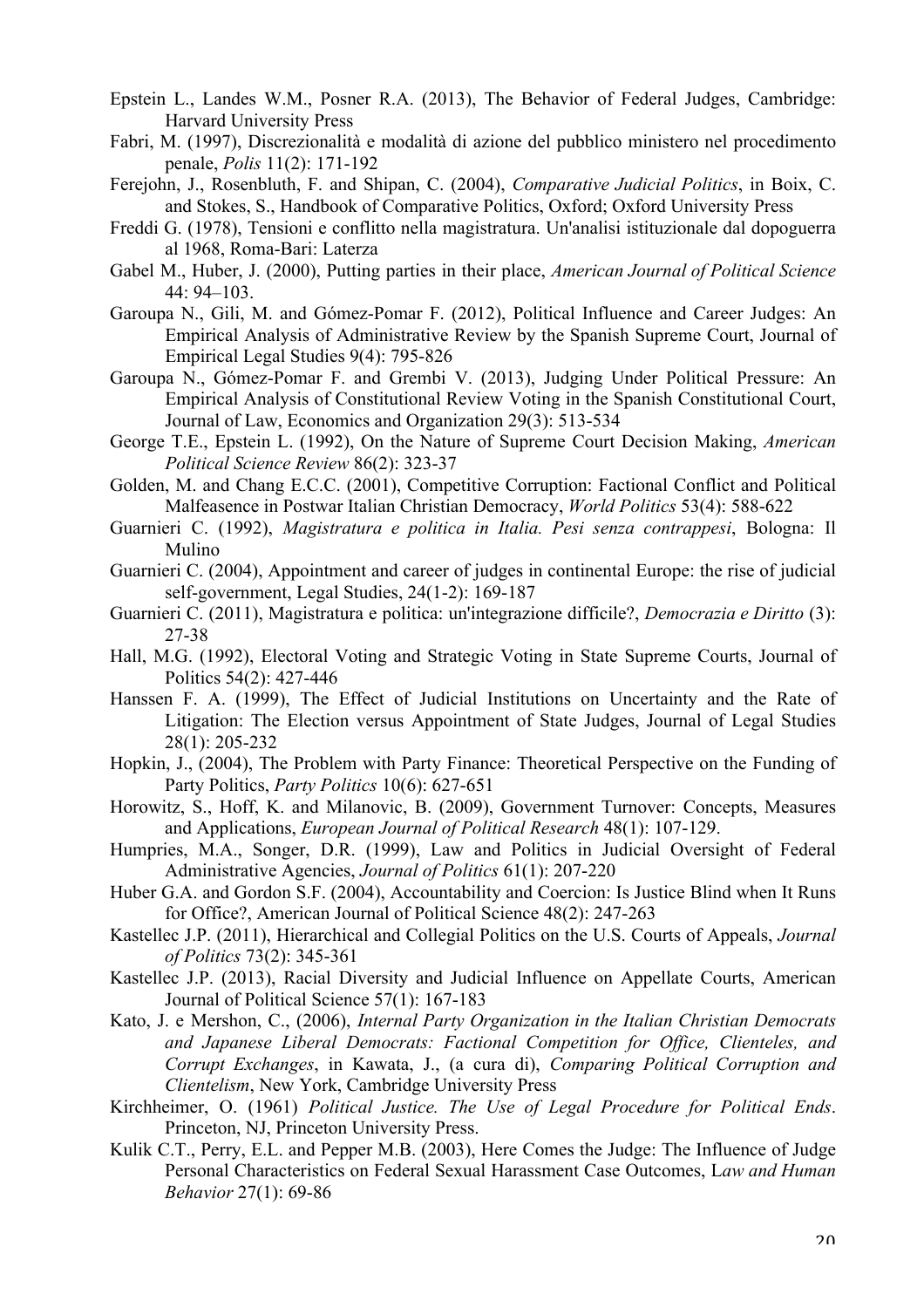- Kunicová, J. and Rose-Ackerman, S. (2005), Electoral Rules and Constitutional Structures as Constraints on Corruption, *British Journal of Political Science* 35(4): 573-606.
- Laasko, M. and Taagepera, R. (1979), *Effective Number of Parties: A Measure with Application to West Europe*, *Comparative Political Studies*, 12: 3-27.
- Morisi, M. (1999), *Anatomia della magistratura italiana*, Bologna: Il Mulino
- Nagel S. (1961), Political Party Affiliation and Judges' Decisions, American Political Science Review 55(4): 843-850
- Paciotti, E. (1999), *Sui magistrati. La questione della giustizia in Italia*, Bari: Laterza.
- Papke, L.E. and Wooldridge, J.M. (1996), Econometric methods for fractional response variables with an application to 401(K) plan participation rates. *Journal of Applied Econometrics* 11(6): 619–632.
- Pasquino, G. (2007), The Five Faces of Silvio Berlusconi: The Knight of Anti-politics, *Modern Italy* 12(1): 39-54
- Pellegata, A. (2012), L'alternanza dove non te l'aspetti. L'impatto dell'alternanza di governo sul controllo della corruzione nelle democrazie consensuali, *Rivista Italiana di Scienza Politica* 42(1): 93-114.
- Pepino, L. (2002), Obiettivo 2: Appunti per una storia di Magistratura democratica, *Questione Giustizia* 12(1): 1-35
- Pizzorno A. (1992), La corruzione nel sistema politico, in Della Porta D. (eds.), *Lo scambio occulto,* Bologna: Il Mulino
- Posner R.A. (2008), How Judges Think, Cambridge: Harvard University Press
- Putnam, R. (1993), *Making Democracy Work: Civic Traditions in Modern Italy*, Princeton, Princeton University Press.
- Ramseyer J.M. and Rasmusen E.B. (1997), Judicial Independence in a Civil Law Regime: The Evidence from Japan, Journal of Law, Economics and Organization 13(2): 259-286
- Ramseyer J.M. and Rasmusen E.B. (2001a), Why is Japanese Conviction Rate so High? Journal of Legal Studies 30(1): 53-88
- Ramseyer J.M. and Rasmusen E.B. (2001b), Why are Japanese Judges So Conservative in Politically Charged Cases? American Political Science Review 95(2): 331-344
- Rhodes, M. (1997), Financing Party Politics in Italy: A Case of Systemic Corruption, *Western European Politics* 20(1): 54-80
- Ricolfi, L. (1993), *L'Ultimo Parlamento*, Roma, La Nuova Italia Scientifica
- Riós-Figueroa, J. and Staton, J. K. (2012), An Evaluation of Cross-National Measures of Judicial Independence, *Journal of Law, Economics, and Organization*, doi:10.1093/jleo/ews029
- Sartori, G. (2002), Conflitto d'interessi, in F. Tuccari (eds) (2002), *Il governo Berlusconi*, Roma-Bari: Laterza, 21–33.
- Segal J. (1997), Separation of Powers Games in the Positive Theory of Congress and the Courts, American Political Science Review, 91(1): 28-44
- Sheperd J.M. (2009), The Influence of Retention Politics on Judges' Voting, Journal of Legal Studies 38(1): 169-206
- Songer D.R. (1982), Consensual and Nonconsensual Decisions in Unanimous Opinions of the United States Courts of Appeals, *American Journal of Political Science* 26(2): 225-239
- Songer D.R., Davis S. (1990), The impact of Party and Region on Voting Decisions in the United States Courts of Appeals, 1955-1986, *Western Political Quarterly* 43(2): 317-334
- Sunstein C.R. (2006), Are judges political?, An Empirical Analysis of Federal Judiciary, Washington: Brookings Institutions
- Taruffo M. (1998), Berlusconi teorico del diritto, della giustizia, e d'altro, *Il Mulino* 47(5): 901- 913
- Tate C.N. (1981), Personal Attribute Models of Voting Behavior of U.S. Supreme Court Justices: Liberalism in Civil Liberties and Economics Decisions, 1946-1978, *American Political Science Review* 75(2): 355-367